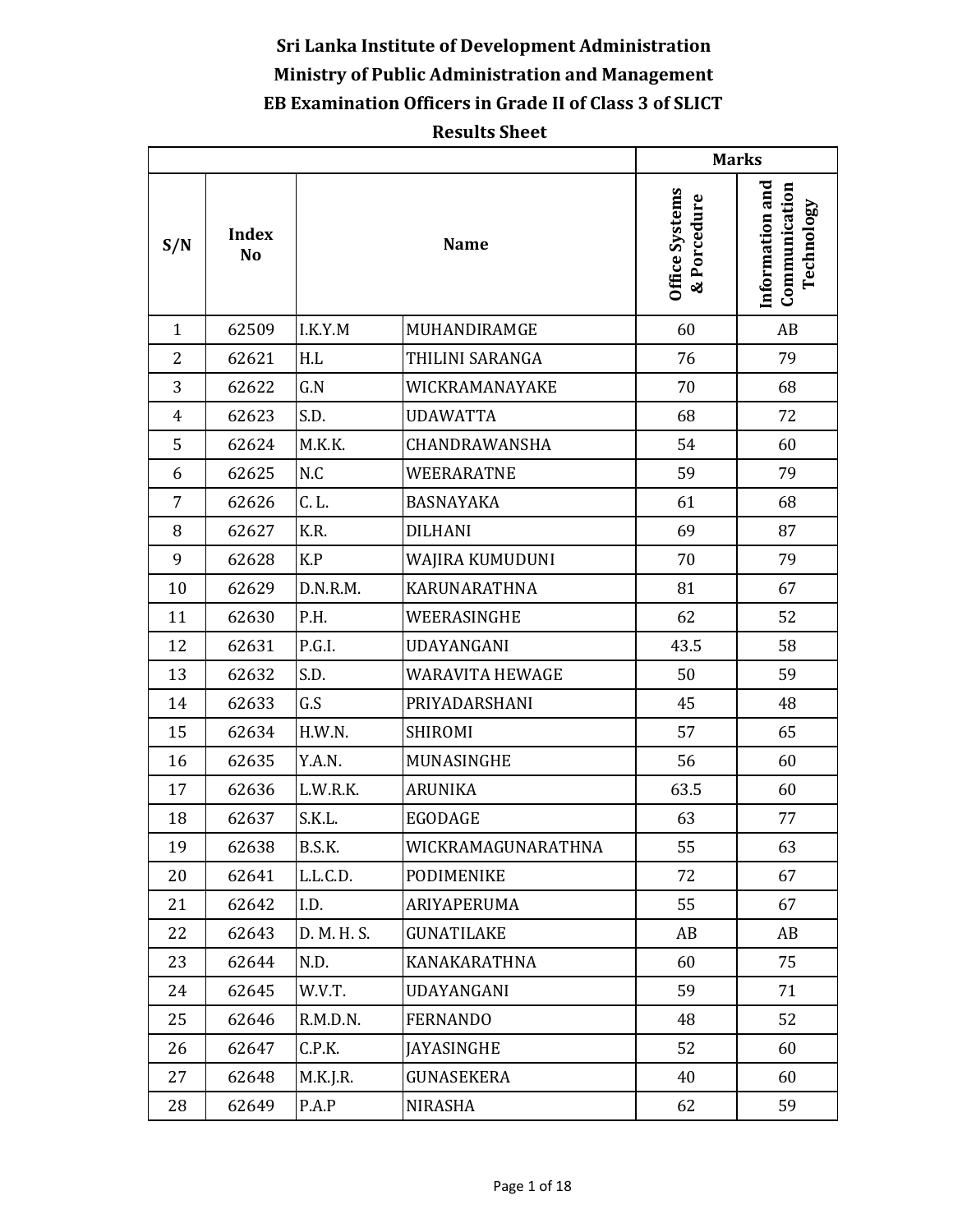|     |                    |             |                     |                                      | <b>Marks</b>                                   |
|-----|--------------------|-------------|---------------------|--------------------------------------|------------------------------------------------|
| S/N | <b>Index</b><br>No |             | <b>Name</b>         | <b>Office Systems</b><br>& Porcedure | Information and<br>Communication<br>Technology |
| 29  | 62651              | T.N         | PITIGALA            | 65                                   | 69                                             |
| 30  | 62652              | M.H.A.      | <b>KUMARI</b>       | 63                                   | 68                                             |
| 31  | 62653              | K. V. A. S. | KUMARASINGHE        | 71                                   | 74                                             |
| 32  | 62655              | P.S         | WICKRAMANAYAKA      | 56                                   | 71                                             |
| 33  | 62656              | G.R.N.T     | <b>GAMLATH</b>      | 42                                   | 67                                             |
| 34  | 62657              | P.A.        | TELINKA PUSHPALATHA | 36                                   | 57                                             |
| 35  | 62658              | I.S.        | HETTIARACHCHI       | 62                                   | 73                                             |
| 36  | 62659              | P,D.R.N.    | SAPARAMADU          | 56                                   | 75                                             |
| 37  | 62660              | M.B.        | <b>CHANDANIE</b>    | 46                                   | 55                                             |
| 38  | 62661              | H.M.D.L.P.  | MUDALIGE            | 50                                   | 60                                             |
| 39  | 62662              | N.          | ABEYGUNAWARDANA     | 40                                   | 68                                             |
| 40  | 62663              | U.D.M.D.    | <b>UKWATTA</b>      | 64                                   | 59                                             |
| 41  | 62664              | U.H.C.      | <b>PERERA</b>       | 64                                   | 54                                             |
| 42  | 62665              | U.V.C.J     | <b>ELSON</b>        | 58                                   | 78                                             |
| 43  | 62666              | K.K.D.M     | PERERA              | 25                                   | 54                                             |
| 44  | 62667              | K.A.S.P     | <b>ABEYRATHNA</b>   | 52                                   | 65                                             |
| 45  | 62668              | M.G.        | THARANGANI CHANDIMA | 67                                   | 65                                             |
| 46  | 62669              | A.I.        | MADANAYAKE          | 60                                   | 73                                             |
| 47  | 62670              | K.W.J       | SAMANTHI            | 27                                   | 50                                             |
| 48  | 62671              | T.R.D.D.    | THALAPITIYA         | 51                                   | 52                                             |
| 49  | 62672              | P.K.        | THARANGANI          | 45                                   | 59                                             |
| 50  | 62673              | R.M.        | KUMARI              | 65                                   | 72                                             |
| 51  | 62674              | G.V.M.S.    | NANAYAKKARA         | 61                                   | 61                                             |
| 52  | 62675              | G.L.C.      | SUDARSHANIE         | 59                                   | 70                                             |
| 53  | 62676              | G.P.N.Y     | DEWASURENDRA        | 59                                   | 72                                             |
| 54  | 62677              | C.S.        | HANDUNNETHTHI       | 57                                   | 65                                             |
| 55  | 62679              | M.R.        | MUNASINGHAGE        | AB                                   | AB                                             |
| 56  | 62680              | MGC         | LAKMALI             | 57                                   | 65                                             |
| 57  | 62681              | W.C.P.      | SANJEEWA            | 58                                   | 77                                             |
| 58  | 62682              | E.P.S.      | <b>BOOSSA DEVA</b>  | 65                                   | 58                                             |
| 59  | 62683              | 0.K.S.L.    | ATTYGALA            | 67                                   | 72                                             |
| 60  | 62684              | C.R.        | WEERATHUNGA         | 62                                   | 74                                             |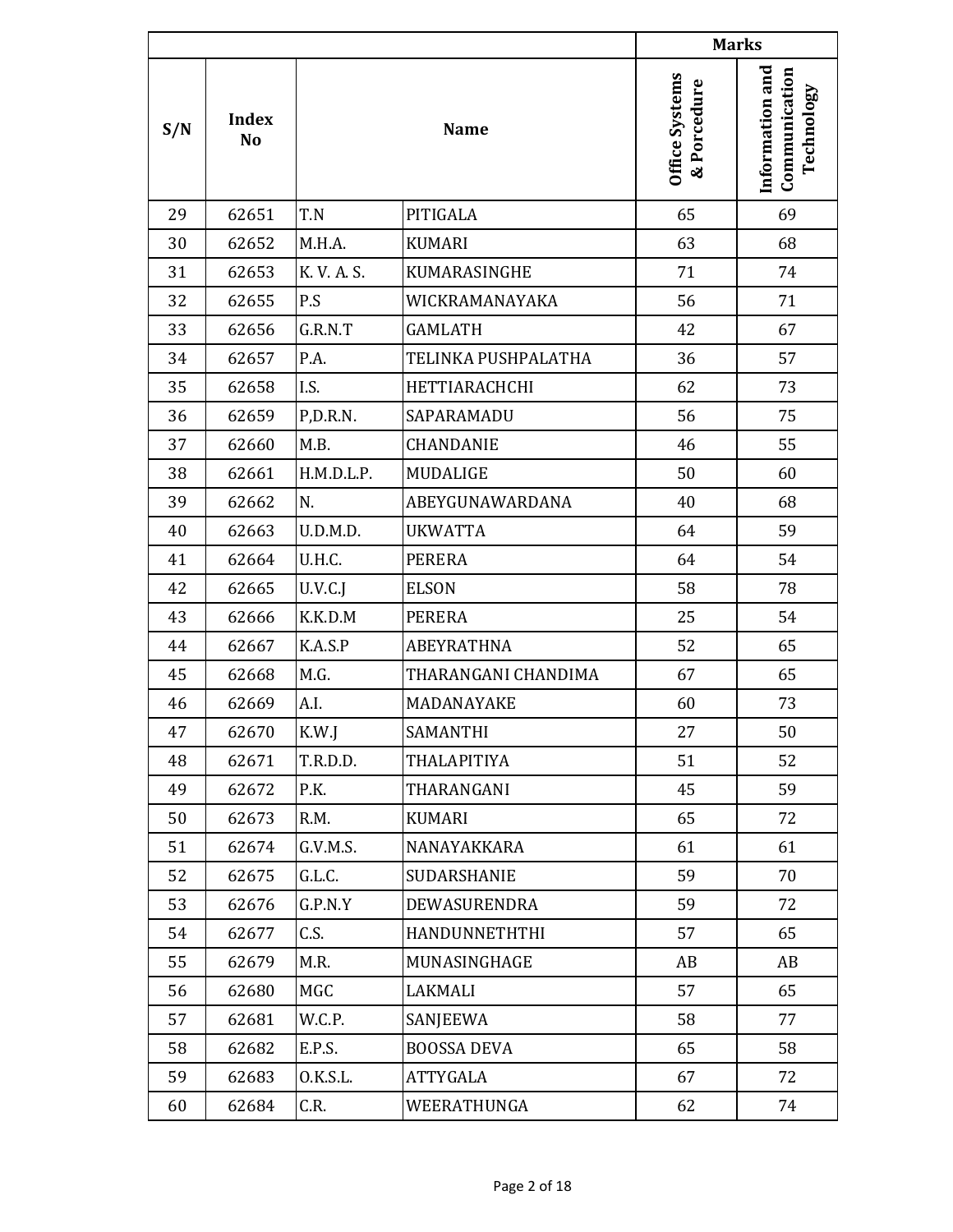|     |                                |            |                            |                                      | <b>Marks</b>                                   |
|-----|--------------------------------|------------|----------------------------|--------------------------------------|------------------------------------------------|
| S/N | <b>Index</b><br>N <sub>o</sub> |            | <b>Name</b>                | <b>Office Systems</b><br>& Porcedure | Information and<br>Communication<br>Technology |
| 61  | 62685                          | E.N        | DE ZOYSA                   | 59                                   | 77                                             |
| 62  | 62686                          | T.M.P.S.K. | <b>PERERA</b>              | 58                                   | 64                                             |
| 63  | 62687                          | R.A.M      | RANATHUNGA                 | 62                                   | 57                                             |
| 64  | 62688                          | E.D.W.R.   | <b>PERERA</b>              | 62                                   | 62                                             |
| 65  | 62689                          | R.A.N.A.   | RANASINGHE                 | AB                                   | AB                                             |
| 66  | 62690                          |            | B.K.I.R.K.R.W. GUNAWARDANA | 57                                   | 71                                             |
| 67  | 62691                          | R.A.N.A.   | RANASINGHE                 | 57                                   | 58                                             |
| 68  | 62692                          | K.M.I      | PRIYADHARSHANI             | 64                                   | 66                                             |
| 69  | 62693                          | K.M.C.P.   | KULASINGHE                 | 65                                   | 73                                             |
| 70  | 62694                          | C.H.C.C.   | MUHANDIRAM                 | 74                                   | 61                                             |
| 71  | 62695                          | G.C        | <b>GEEKIYANAGE</b>         | 66                                   | 60                                             |
| 72  | 62696                          | W.I.T.     | <b>PERIS</b>               | 64                                   | 58                                             |
| 73  | 62698                          | B.W.H.C    | WICKRAMASINGHA             | 76                                   | 61                                             |
| 74  | 62699                          | A.G.P.     | SAMANLATHA                 | AB                                   | AB                                             |
| 75  | 62700                          | K. A .A.   | <b>DUMINDA</b>             | AB                                   | AB                                             |
| 76  | 62702                          | H.R        | <b>KUMARA</b>              | 72                                   | 82                                             |
| 77  | 62703                          | V.K.A.N.M. | <b>KURUPPU</b>             | AB                                   | AB                                             |
| 78  | 62704                          | S.T.D      | <b>JAYATHILAKA</b>         | 63                                   | 67                                             |
| 79  | 62705                          | M.R.       | KUMUDUNI                   | 70                                   | 65                                             |
| 80  | 62706                          | A.N.J      | WETTASINGHE                | 60                                   | 67                                             |
| 81  | 62707                          | T.A.D      | <b>FERNANDO</b>            | 67                                   | 82                                             |
| 82  | 62708                          | A.N.N      | ARAMBEWELA                 | 69                                   | 71                                             |
| 83  | 62709                          | D.P.       | <b>THENUWARA</b>           | 46                                   | 59                                             |
| 84  | 62710                          | K.M.P.     | SANDAMALI                  | 67                                   | 73                                             |
| 85  | 62711                          | S.C.       | <b>JAYAWARDANA</b>         | 62                                   | 79                                             |
| 86  | 62712                          | L.A.D.C.H. | <b>JAYASEKARA</b>          | 63                                   | 67                                             |
| 87  | 62713                          | K.H.G.D.   | <b>JEEWANI</b>             | 68                                   | 64                                             |
| 88  | 62714                          | S.         | ATUKORALE                  | 69                                   | 68                                             |
| 89  | 62716                          | V.G.I      | SHYAMALIE                  | 64                                   | 67                                             |
| 90  | 62717                          | K.G.       | NEELA MANGALIKA            | 52                                   | 60                                             |
| 91  | 62718                          | R.M.D.D.   | <b>WEERAKOON</b>           | 45                                   | 57                                             |
| 92  | 62719                          | M.F.F.     | <b>JANEERA</b>             | 53                                   | 75                                             |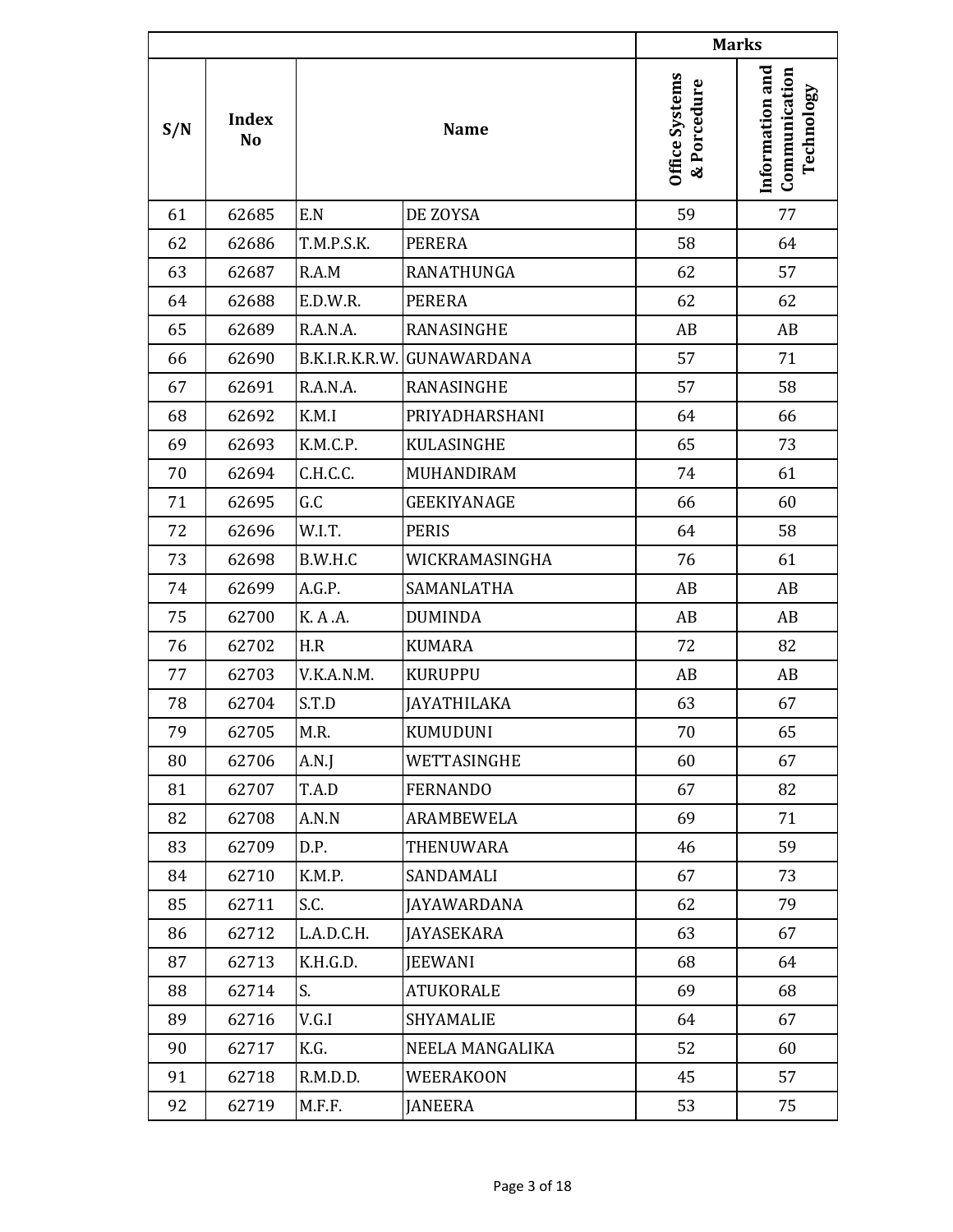|     |                    |                 |                      |                                      | <b>Marks</b>                                   |
|-----|--------------------|-----------------|----------------------|--------------------------------------|------------------------------------------------|
| S/N | <b>Index</b><br>No |                 | <b>Name</b>          | <b>Office Systems</b><br>& Porcedure | Information and<br>Communication<br>Technology |
| 93  | 62720              | <b>B.H.O.D.</b> | <b>ALWIS</b>         | 53                                   | 82                                             |
| 94  | 62721              | R.M.P.C.K.      | SENEVIRATHNA.        | 57                                   | 75                                             |
| 95  | 62722              | I.M.T.N.        | <b>GUNATHILAKA</b>   | 59                                   | 65                                             |
| 96  | 62723              | N.O.S.          | <b>JAYAWARDANA</b>   | 60                                   | 73                                             |
| 97  | 62724              | V.A.D.L         | AMARAJEEWA           | AB                                   | AB                                             |
| 98  | 62725              | L.T.            | <b>GEEGANAGE</b>     | 54                                   | 58                                             |
| 99  | 62727              | A.              | <b>GAMAATHIGE</b>    | 51                                   | 56                                             |
| 100 | 62728              | M.T.G.A.S.D.    | THIRANAGAMA          | 52                                   | 61                                             |
| 101 | 62729              | W.C.L.          | <b>PERERA</b>        | 58                                   | 73                                             |
| 102 | 62730              | K.T.D.B.        | SRIYAMALI            | 54                                   | 56                                             |
| 103 | 62731              | D.S.S.          | <b>JAYASINGHE</b>    | 43                                   | 47                                             |
| 104 | 62732              | K.L.D.R.        | SANDAMALI            | 53                                   | 64                                             |
| 105 | 62733              | R.P.C.S.        | RAMANAYAKE           | 49                                   | 61                                             |
| 106 | 62734              | A.A.A.M.        | WIJESINGHE           | 45                                   | 64                                             |
| 107 | 62735              | R.S.H.          | WIJEGUNAWARDANA      | 56                                   | 68                                             |
| 108 | 62736              | M.A.P.H.        | GUNAWARDENA          | 61                                   | 54                                             |
| 109 | 62738              | D.J.            | KARANNAGODA          | 52                                   | 64                                             |
| 110 | 62740              | S.S.T           | WICKRAMASINGHE       | 62                                   | 61                                             |
| 111 | 62741              | T. N. P. B.     | DE SILVA             | 68                                   | 71                                             |
| 112 | 62742              | P.M.G.I.        | SUBASINGHE           | 63                                   | 61                                             |
| 113 | 62743              | C.K.            | WIJESINGHE           | 54                                   | 65                                             |
| 114 | 62744              | P.L.L.P.        | <b>PANNILA</b>       | 66                                   | 67                                             |
| 115 | 62745              | W.G.T.          | WEERASINGHE          | 36                                   | 73                                             |
| 116 | 62746              | K.N.C.K.        | PERERA               | 56                                   | 50                                             |
| 117 | 62747              | K.S.            | KODIPPILI            | 56                                   | 70                                             |
| 118 | 62748              | W.P.            | RANJITH              | 72                                   | 75                                             |
| 119 | 62749              | W.D.N.          | SANJEEWANI           | 56                                   | 50                                             |
| 120 | 62750              | A.P.            | SINGANKUTTI ARACHCHI | 47                                   | 62                                             |
| 121 | 62751              | Y.D.            | WIJERATNE            | 50                                   | 67                                             |
| 122 | 62752              | G.V.            | NIROSHANI            | 63                                   | 66                                             |
| 123 | 62753              | A.H.N.          | SANJEEWANI           | 57                                   | 69                                             |
| 124 | 62754              | W. P. G.        | PUSHPAKUMARA         | 34                                   | 59                                             |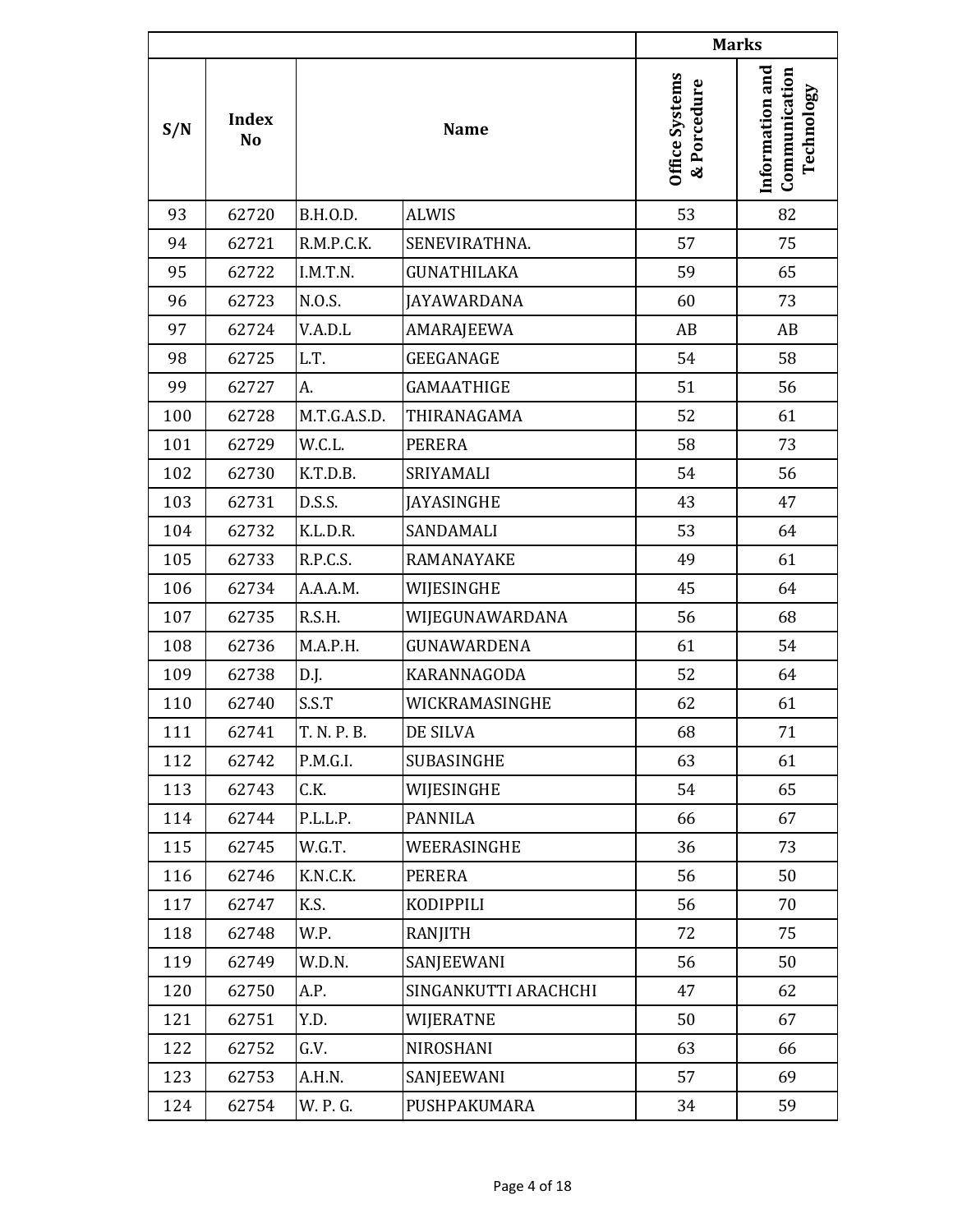|     |                                |            |                     |                               | <b>Marks</b>                                   |
|-----|--------------------------------|------------|---------------------|-------------------------------|------------------------------------------------|
| S/N | <b>Index</b><br>N <sub>o</sub> |            | <b>Name</b>         | Office Systems<br>& Porcedure | Information and<br>Communication<br>Technology |
| 125 | 62755                          | G.A.S.     | <b>NILMINI</b>      | 48                            | 68                                             |
| 126 | 62756                          | P.E.M.M.K. | <b>PALIPANA</b>     | 58                            | 65                                             |
| 127 | 62757                          | H.L.N.     | <b>CALDERA</b>      | 53                            | 61                                             |
| 128 | 62758                          | T.D.       | <b>HETTIGE</b>      | 62                            | 61                                             |
| 129 | 62761                          | S.A.D.L.   | <b>SILVA</b>        | 52                            | 51                                             |
| 130 | 62762                          | K.K.S.D.   | <b>MENIKE</b>       | 57                            | 54                                             |
| 131 | 62763                          | K.L.K.S.   | GUNAWARDENA         | 56                            | 54                                             |
| 132 | 62764                          | W.M.M.A.E. | <b>ALAGODA</b>      | 48                            | 60                                             |
| 133 | 62765                          | H.H.M.     | <b>PRASAD</b>       | 48                            | 68                                             |
| 134 | 62766                          | K.S.       | DE SILVA WEERADDANA | 58                            | 64                                             |
| 135 | 62767                          | A.W.N.P.   | <b>PERERA</b>       | 63                            | 52                                             |
| 136 | 62768                          | D.M.A.K.   | JAYASUNDARA         | 55                            | 58                                             |
| 137 | 62769                          | R.         | <b>RATHNAWEERA</b>  | 63                            | 62                                             |
| 138 | 62770                          | S.A.S.T.   | SAMARATHUNGA        | 54                            | 58                                             |
| 139 | 62771                          | P.R.R.     | CHAMILALATHA        | 62                            | 58                                             |
| 140 | 62772                          | W.A.D.C.   | <b>GAYASHAN</b>     | 64                            | 62                                             |
| 141 | 62773                          | S.W.N.D.   | <b>ATTANAYAKE</b>   | 55                            | 69                                             |
| 142 | 62774                          | T.         | <b>SURAWEERA</b>    | 52                            | 64                                             |
| 143 | 62775                          | D.G.A.     | <b>PRABHATH</b>     | 38                            | 64                                             |
| 144 | 62776                          | G.W.       | LIYANAGE            | 67                            | 69                                             |
| 145 | 62778                          | M.A.C.G.   | PRIYADARSHANI       | 54                            | 61                                             |
| 146 | 62779                          | M.A.D.A.   | PERERA              | 52                            | 60                                             |
| 147 | 62780                          | H.G.S.     | <b>JAYALATH</b>     | 56                            | 66                                             |
| 148 | 62781                          | V.M.G      | KUMARI              | 51                            | 59                                             |
| 149 | 62782                          | D.K.K.M.D. | KANNANGARA          | 58                            | 71                                             |
| 150 | 62783                          | N.H.       | THUSHANTHI          | 62                            | 64                                             |
| 151 | 62784                          | H.K.       | CHAMINDA            | 37                            | 76                                             |
| 152 | 62785                          | W.G.N.C.   | GUNATHILAKA         | 53                            | 70                                             |
| 153 | 62786                          | N.W.G.R.   | PRASANNA            | 48                            | 82                                             |
| 154 | 62787                          | N.H.A.     | NAYOMI              | 37                            | 64                                             |
| 155 | 62788                          | M.K.       | JAYASINGHE          | 44                            | 82                                             |
| 156 | 62789                          | R.M.A      | RATHNAYAKA          | 41                            | 84                                             |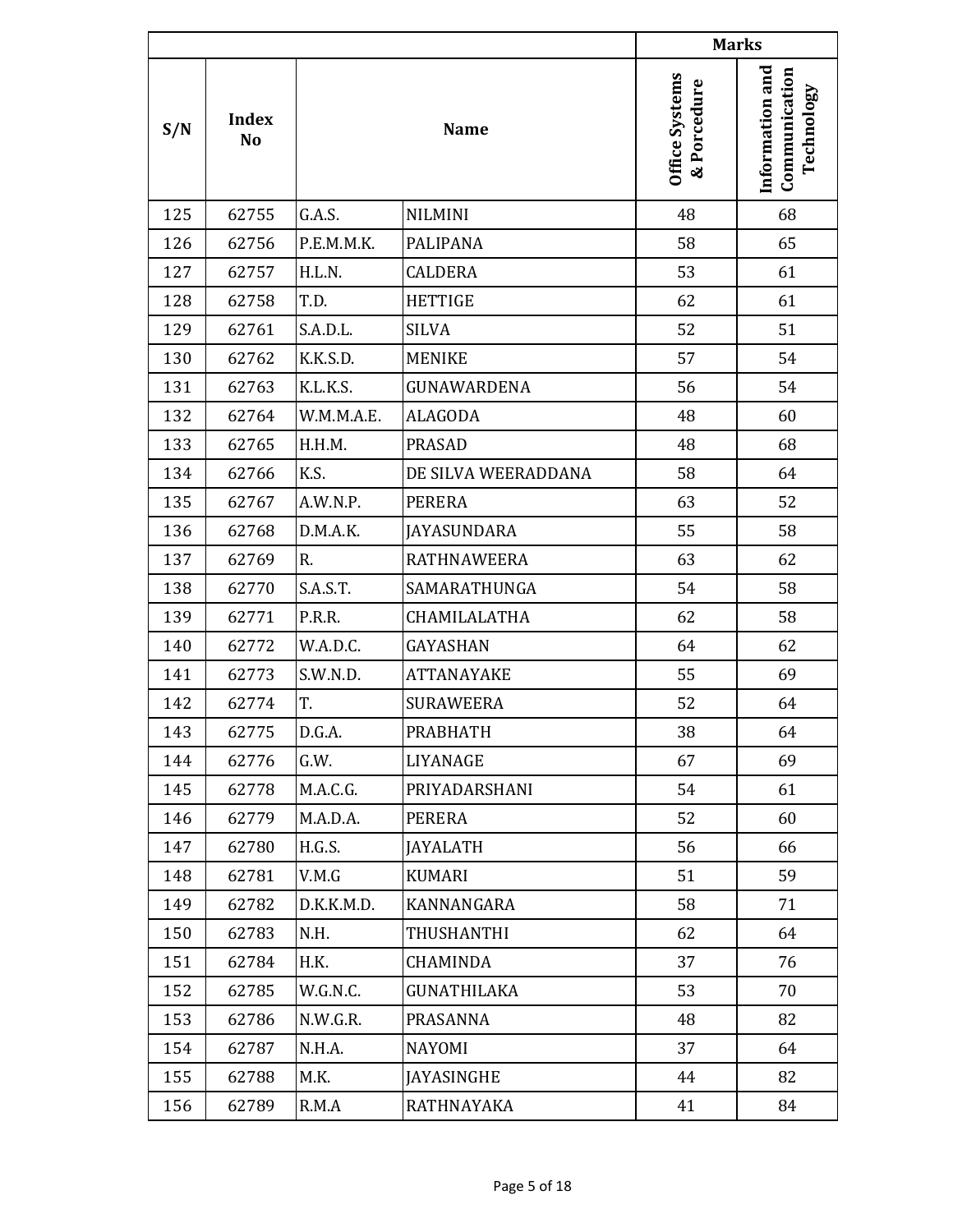|     |                                |              |                      |                               | <b>Marks</b>                                   |
|-----|--------------------------------|--------------|----------------------|-------------------------------|------------------------------------------------|
| S/N | <b>Index</b><br>N <sub>o</sub> |              | <b>Name</b>          | Office Systems<br>& Porcedure | Information and<br>Communication<br>Technology |
| 157 | 62790                          | M.           | LIYANAWATTA          | 56                            | 80                                             |
| 158 | 62791                          | M.P.K.R.     | WIJAYASENA           | 36                            | 69                                             |
| 159 | 62792                          | I.W.C.P.     | DHARMAWARDANA        | 40                            | 62                                             |
| 160 | 62793                          | K.L.A.C.     | SANJEEWA             | 12                            | 68                                             |
| 161 | 62794                          | W.M.R.I.B.   | WIJEKOON             | 40                            | 86                                             |
| 162 | 62795                          | D.R.         | <b>KALUPAHANA</b>    | 58                            | 86                                             |
| 163 | 62797                          | S.R.         | <b>ILLESINGHE</b>    | 50                            | 69                                             |
| 164 | 62798                          | P.S.A.D.A.   | PRIYANGANI           | 28                            | 68                                             |
| 165 | 62799                          | P.A.         | UDAYANGANI           | 31                            | 78                                             |
| 166 | 62800                          | L.M.C.       | CABRAL               | 23                            | 66                                             |
| 167 | 62802                          | K.P.I.       | <b>ROSHINI</b>       | 30                            | 80                                             |
| 168 | 62803                          | G.C.M.N.     | <b>PERIES</b>        | 43                            | 69                                             |
| 169 | 62804                          | V.G.A.K.     | JAYAWARDANA          | 41                            | 74                                             |
| 170 | 62805                          | K.A.N.       | SHYAMALIE            | 48                            | 81                                             |
| 171 | 62806                          | D.M.C.       | WIJETHUNGE           | 16                            | 78                                             |
| 172 | 62807                          | M.G.C.       | <b>DAMAYANTHI</b>    | 32                            | 86                                             |
| 173 | 62808                          | E.W.M.S.T.K. | WIJEKOON             | 24                            | 71                                             |
| 174 | 62809                          | M.H.L.A.     | <b>SARATHCHANDRA</b> | 48                            | 88                                             |
| 175 | 62811                          | P. A. R.     | DAMAYANTHI           | 37                            | 47                                             |
| 176 | 62812                          | W.L.D.K.G.   | PERERA               | 28                            | 50                                             |
| 177 | 62813                          | B.H.C.       | <b>MENDIS</b>        | AB                            | AB                                             |
| 178 | 62814                          | D. C. G.     | DISSANAYAKA          | 41                            | 81                                             |
| 179 | 62815                          | K.E.         | CHANUJA CHAMITHA     | 48                            | 74                                             |
| 180 | 62816                          | M.D.N.       | <b>HIRANTHI</b>      | 40                            | 64                                             |
| 181 | 62817                          | Y.W.S.       | CHANDRALATHA         | 37                            | 60                                             |
| 182 | 62818                          | S. R. M. D.  | PRIYADARSHANI        | 40                            | 50                                             |
| 183 | 62819                          | D.M.G.I      | <b>HEMANTHA</b>      | 48                            | 81                                             |
| 184 | 62821                          | S.D.         | RATHNAYAKA           | 59                            | 86                                             |
| 185 | 62822                          | K.J.P.       | DE SILVA             | 48                            | 66                                             |
| 186 | 62823                          | K.I.U.       | PRIYANTHA            | 31                            | 63                                             |
| 187 | 62824                          | U.I.         | SIRIPURA             | 33                            | 72                                             |
| 188 | 62825                          | K.I.P        | <b>FERNANDO</b>      | 54                            | 77                                             |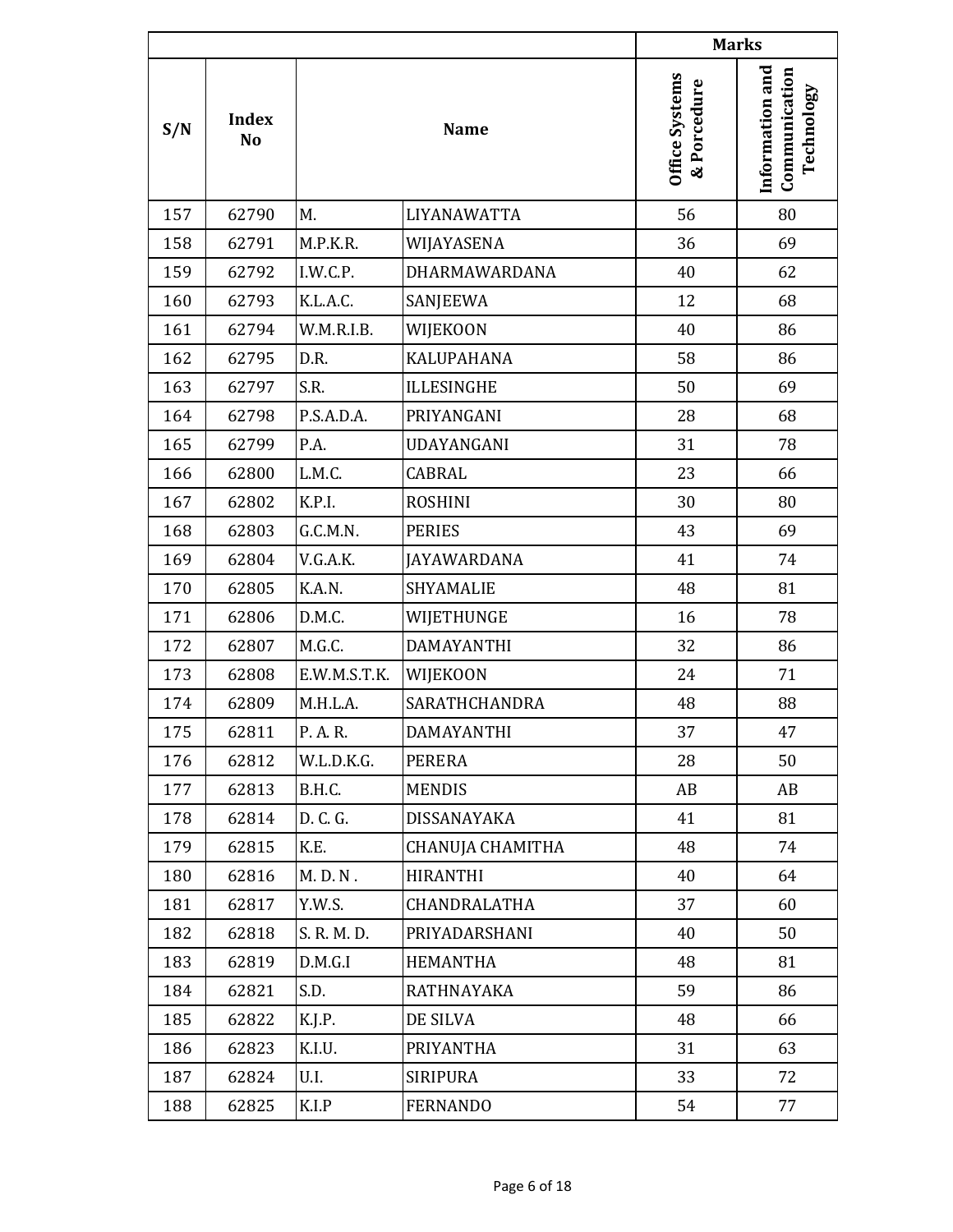|     |                                |           |                          |                               | <b>Marks</b>                                   |
|-----|--------------------------------|-----------|--------------------------|-------------------------------|------------------------------------------------|
| S/N | <b>Index</b><br>N <sub>o</sub> |           | <b>Name</b>              | Office Systems<br>& Porcedure | Information and<br>Communication<br>Technology |
| 189 | 62826                          | N.H.M.S   | <b>KUMARI</b>            | 52                            | 67                                             |
| 190 | 62827                          | B.S.M     | SRIYANI                  | 29                            | 72                                             |
| 191 | 62828                          | T.K.C.A   | <b>KATULANDA</b>         | AB                            | AB                                             |
| 192 | 62829                          | I.P.S     | SANDAMALI                | 61                            | 82                                             |
| 193 | 62830                          | L.Z       | <b>FERNANDO</b>          | 19                            | 56                                             |
| 194 | 62831                          | N.H.      | ARUNI NADEESHANI         | AB                            | AB                                             |
| 195 | 62832                          | D.N.      | <b>PATHIRAGE</b>         | 36                            | 71                                             |
| 196 | 62833                          | K.S.S.    | <b>PERERA</b>            | AB                            | AB                                             |
| 197 | 62834                          | R.D.      | SIRIWARDHANA             | 27                            | 88                                             |
| 198 | 62835                          | A.B.W.S.  | ATHTHANAYAKA             | 48                            | 80                                             |
| 199 | 62836                          | V.L.      | <b>JAYAKODY</b>          | 40                            | 60                                             |
| 200 | 62837                          | D.D.N     | SOMASIRI                 | 34                            | 80                                             |
| 201 | 62838                          | G.        | WEERARATHNE              | AB                            | AB                                             |
| 202 | 62839                          | P.M.K.N.  | <b>KITHSIRI</b>          | 58                            | 78                                             |
| 203 | 62840                          | D.N.      | MALAWARAARACHCHI         | 47                            | 64                                             |
| 204 | 62841                          | E.W.A.V.  | <b>JAYAWARDHANA</b>      | 53                            | 67                                             |
| 205 | 62842                          | R.D.T.D.  | DHARMASENA               | 51                            | 80                                             |
| 206 | 62843                          | G.L.M     | DILRUKSHI                | 33                            | 45                                             |
| 207 | 62844                          | R.K.      | <b>RANAWEERA</b>         | 40                            | 69                                             |
| 208 | 62845                          | C.U.M     | LIYANAGE                 | 47                            | 75                                             |
| 209 | 62847                          | L.M.D.P   | LANKADIKARI              | 41                            | 76                                             |
| 210 | 62848                          | K.G.N     | DILRUKSHI                | 44                            | 71                                             |
| 211 | 62850                          | D.M.P     | <b>JAYALATH ARACHCHI</b> | 27                            | 73                                             |
| 212 | 62851                          | M.P.S.N   | JAYASENA                 | 47                            | 83                                             |
| 213 | 62852                          | T.D.D     | THILINADARIE             | 33                            | 64                                             |
| 214 | 62853                          | H.A.I.    | <b>PRABATH</b>           | 30                            | 68                                             |
| 215 | 62854                          | A.A.N.    | NIMANTHI                 | 65                            | 85                                             |
| 216 | 62855                          | H.M.N.    | DHAMMIKA                 | 46                            | 86                                             |
| 217 | 62856                          | S.T       | SAMARAWEERA              | AB                            | AB                                             |
| 218 | 62857                          | H.A.K.S   | PERERA                   | 40                            | 67                                             |
| 219 | 62858                          | G.A.L.G   | GANEPOLA                 | 33                            | 65                                             |
| 220 | 62859                          | P.A.D.M.P | <b>PITUMPE</b>           | 44                            | 58                                             |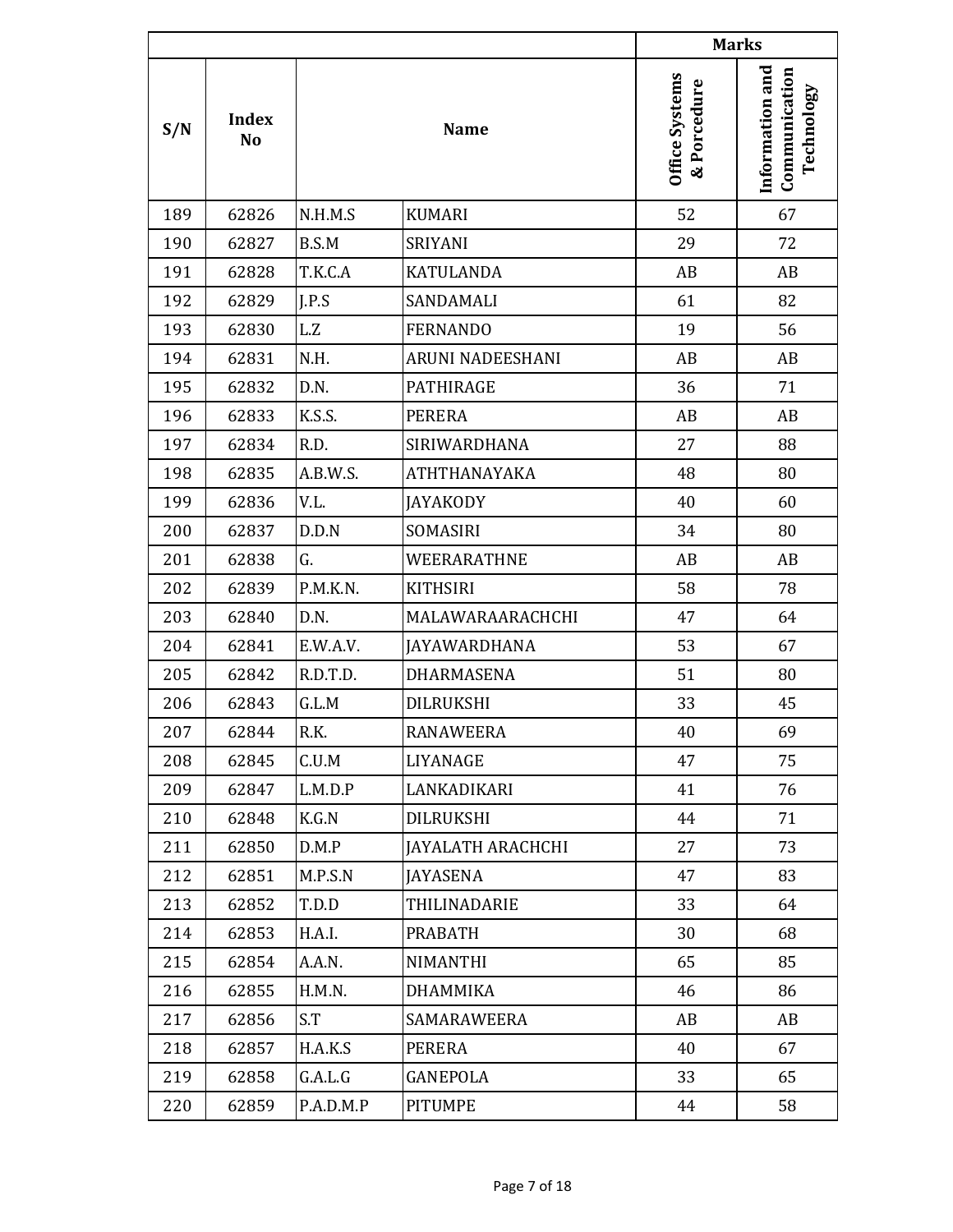|     |                                |          |                      |                               | <b>Marks</b>                                   |
|-----|--------------------------------|----------|----------------------|-------------------------------|------------------------------------------------|
| S/N | <b>Index</b><br>N <sub>o</sub> |          | <b>Name</b>          | Office Systems<br>& Porcedure | Information and<br>Communication<br>Technology |
| 221 | 62860                          | S.N      | PALLIYAGURU          | 40                            | 77                                             |
| 222 | 62861                          | R.R.     | <b>MALANI</b>        | 40                            | 69                                             |
| 223 | 62862                          | E.M.N.S  | <b>EDIRISINGHE</b>   | 51                            | 76                                             |
| 224 | 62863                          | S.A.P    | <b>SURAWEERA</b>     | 42                            | 61                                             |
| 225 | 62864                          | H.G.T.   | PRIYANGANI           | 59                            | 86                                             |
| 226 | 62865                          | D.A.G    | DAYARATHNA           | 36                            | 67                                             |
| 227 | 62866                          | S.C      | <b>RATNAYAKE</b>     | 23                            | 54                                             |
| 228 | 62867                          | M. G. U  | <b>DILHANI</b>       | 35                            | 60                                             |
| 229 | 62868                          | K.K.     | PRIYALAL             | 53                            | 71                                             |
| 230 | 62869                          | L.P      | LALANI               | AB                            | AB                                             |
| 231 | 62870                          | P.H.     | CHANDAMALI           | 42                            | 64                                             |
| 232 | 62871                          | M.K.K    | <b>PERERA</b>        | AB                            | AB                                             |
| 233 | 62872                          | W.A.D    | <b>ANUPAMA</b>       | 49                            | 61                                             |
| 234 | 62873                          | A.       | <b>BATUWANTUDAWA</b> | 25                            | 57                                             |
| 235 | 62874                          | G.G.S.R  | SAGARA               | 24                            | 68                                             |
| 236 | 62875                          | M.J.M.S. | <b>PERERA</b>        | 46                            | 73                                             |
| 237 | 62876                          | D.D.     | DE SILVA             | 41                            | 52                                             |
| 238 | 62877                          | P.H.P.   | WIJESEKARA           | 57                            | 59                                             |
| 239 | 62878                          | B.P.     | DAHANAYAKA           | 40                            | 56                                             |
| 240 | 62879                          | K.P.S.S  | <b>JAYASEKARA</b>    | 47                            | 71                                             |
| 241 | 62880                          | B.G.U.I. | <b>KUMARI</b>        | 44                            | 49                                             |
| 242 | 62881                          | M.G.N.K  | PERERA               | AB                            | AB                                             |
| 243 | 62882                          | H.W.D    | SHIROMANIE           | 58                            | 59                                             |
| 244 | 62883                          | M.G.S    | <b>KEERTHI</b>       | 48                            | 61                                             |
| 245 | 62884                          | K.A.N    | <b>IRESHA</b>        | AB                            | AB                                             |
| 246 | 62885                          | B.L      | SANJEEWA             | 32                            | 66                                             |
| 247 | 62886                          | G.K.A    | MANOHARI             | 52                            | 59                                             |
| 248 | 62887                          | T.G.H.   | THARANGA             | 41                            | 49                                             |
| 249 | 62888                          | B.A.B    | PRIYADARSHI          | AB                            | AB                                             |
| 250 | 62889                          | M.W.H.V. | <b>JAYARATHNE</b>    | 35                            | 59                                             |
| 251 | 62891                          | M.G.S.   | JAYAMALIE.           | 75                            | 67                                             |
| 252 | 62892                          | P.L      | KALUARACHCHI         | 71                            | 76                                             |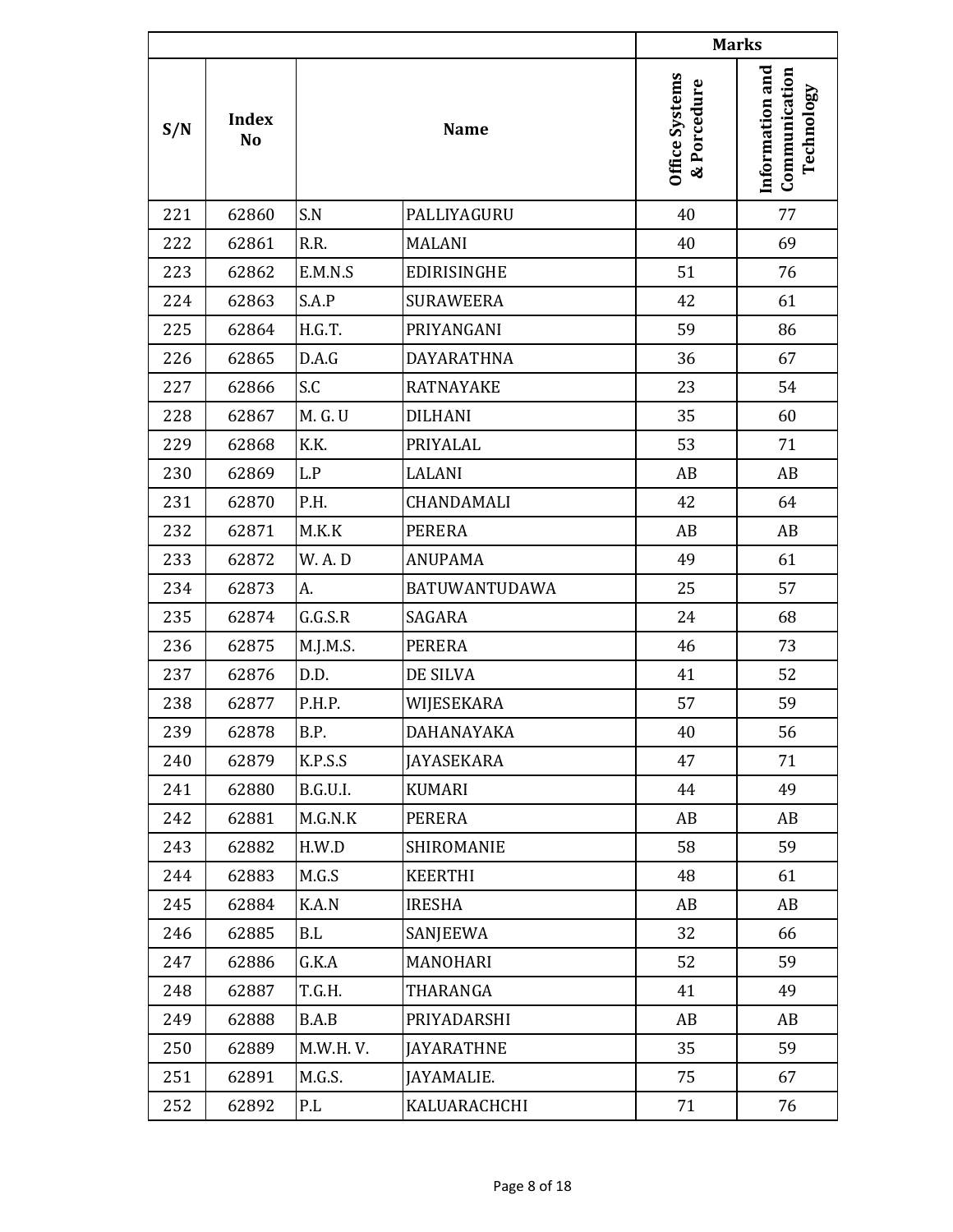|     |                                |           |                       |                               | <b>Marks</b>                                   |
|-----|--------------------------------|-----------|-----------------------|-------------------------------|------------------------------------------------|
| S/N | <b>Index</b><br>N <sub>o</sub> |           | <b>Name</b>           | Office Systems<br>& Porcedure | Information and<br>Communication<br>Technology |
| 253 | 62893                          | E.M.I.B   | MADUGALLA             | 62                            | 72                                             |
| 254 | 62895                          | M.T       | <b>RUWAN SUSANTHA</b> | 52                            | 82                                             |
| 255 | 62896                          | M.M       | <b>KUMARAGE</b>       | 49                            | 72                                             |
| 256 | 62897                          | U.D.D.    | NIROSHANI             | 91                            | 72                                             |
| 257 | 62898                          | U.S.W.    | <b>PATHIRANA</b>      | 55                            | 76                                             |
| 258 | 62899                          | A.W.C     | NISHANTHI             | AB                            | AB                                             |
| 259 | 62900                          | P.C.P.    | <b>PERERA</b>         | 40                            | 68                                             |
| 260 | 62901                          | H.D.S     | <b>NILAKSHI</b>       | 24                            | 54                                             |
| 261 | 62903                          | C.K.M.    | LIYANAGE              | 50                            | 61                                             |
| 262 | 62904                          | G.A.P.    | PRIYANGANI            | 64                            | 76                                             |
| 263 | 62905                          | L.R.      | <b>KALANSURIYA</b>    | 59                            | 72                                             |
| 264 | 62906                          | T.N.      | <b>GALAPPATHTHI</b>   | 66                            | 90                                             |
| 265 | 62907                          | H.P.G.    | <b>SHAMINI</b>        | 49                            | 67                                             |
| 266 | 62909                          | E.H.      | WEERASINGHE           | 69                            | 66                                             |
| 267 | 62910                          | H.A.S.    | HAPUARACHCHI          | AB                            | AB                                             |
| 268 | 62911                          | W.D.R.S.  | <b>ALWIS</b>          | AB                            | AB                                             |
| 269 | 62912                          | M.B.G.C   | RATHNAYAKA            | 60                            | 55                                             |
| 270 | 62913                          | W.A.      | NAYANAKANTHI          | 27                            | 56                                             |
| 271 | 62914                          | W.M.T.    | MANGALIKA             | 21                            | 56                                             |
| 272 | 62915                          | D.T.      | <b>JAYASINGHE</b>     | 35                            | 72                                             |
| 273 | 62916                          | G.P.      | <b>HEMALI</b>         | 63                            | 73                                             |
| 274 | 62917                          | A.T       | <b>SISIRA KUMARA</b>  | 61                            | 80                                             |
| 275 | 62918                          | K.C.      | <b>KALUPAHANA</b>     | 68                            | 78                                             |
| 276 | 62920                          | K.I.S.    | WEERAKKODY            | 51                            | 51                                             |
| 277 | 62921                          | D.K.W.    | <b>GUNAWARDANA</b>    | 73                            | 68                                             |
| 278 | 62922                          | D.S.N.    | MASINGHE              | 61                            | 74                                             |
| 279 | 62923                          | M.T.M.    | KORALAGE              | 50                            | 80                                             |
| 280 | 62924                          | L.G.N     | <b>UPENDRIKA</b>      | 52                            | 78                                             |
| 281 | 62925                          | U.E.C.    | <b>FERNANDO</b>       | 41                            | 57                                             |
| 282 | 62932                          | P. D.P.N  | <b>SENAVIRATHNE</b>   | AB                            | AB                                             |
| 283 | 62933                          | R.D.R.N.D | <b>GUNATHILAKE</b>    | 65                            | 84                                             |
| 284 | 62934                          | S.A.H.P.  | AMARASEKERA           | 63                            | 84                                             |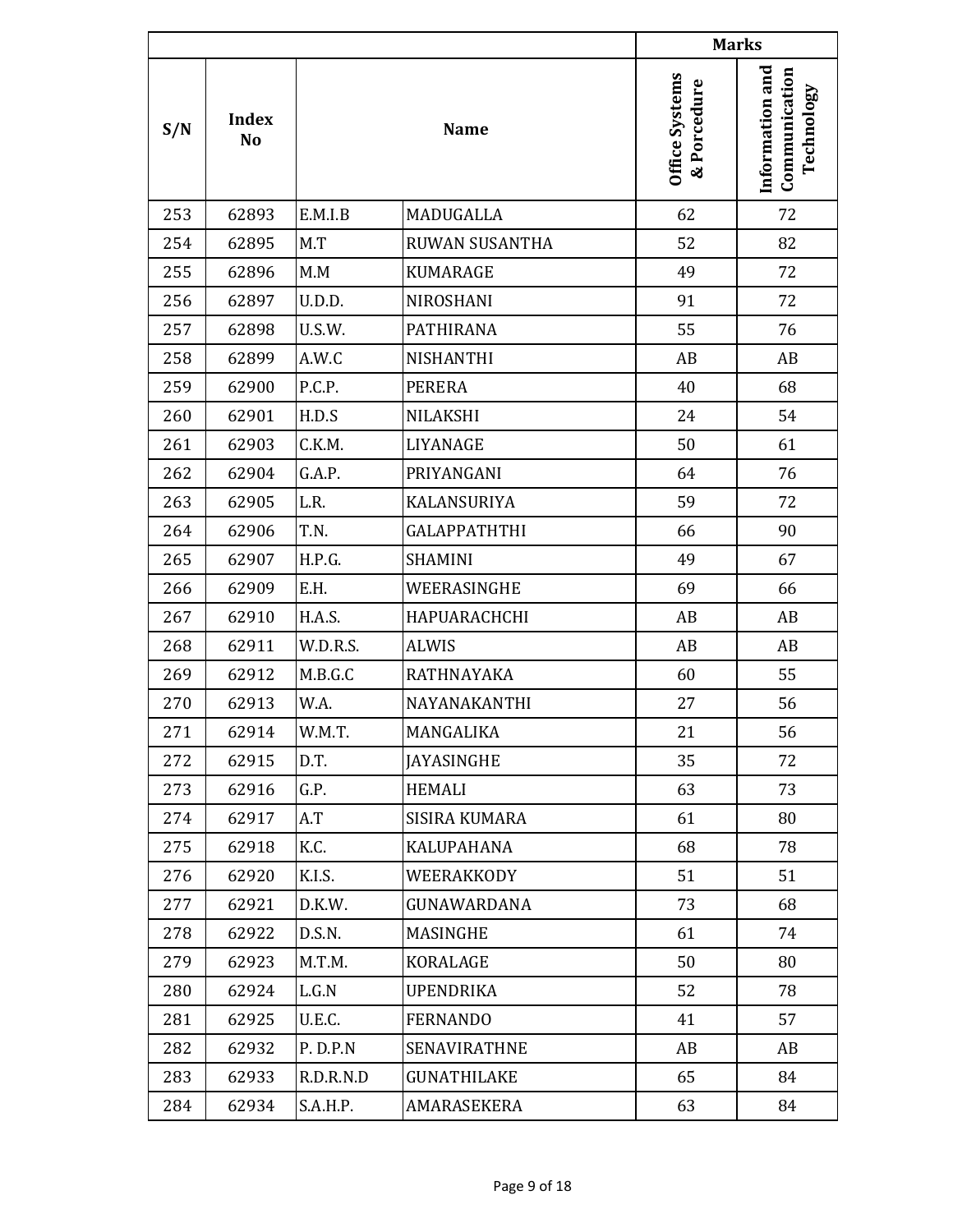|     |                                |          |                      |                               | <b>Marks</b>                                   |
|-----|--------------------------------|----------|----------------------|-------------------------------|------------------------------------------------|
| S/N | <b>Index</b><br>N <sub>o</sub> |          | <b>Name</b>          | Office Systems<br>& Porcedure | Information and<br>Communication<br>Technology |
| 285 | 62935                          | D W A    | <b>PADUKKA</b>       | 81                            | 82                                             |
| 286 | 62938                          | T.C.     | SANDAMALI            | 82                            | 85                                             |
| 287 | 65936                          | W.M.M    | <b>BANDARA</b>       | AB                            | AB                                             |
| 288 | 65938                          | K.G.R    | WASANTHI             | 44                            | 54                                             |
| 289 | 65939                          | T.H.J.M. | DE SILVA             | 76                            | 72                                             |
| 290 | 65940                          | W.K.     | THAMARI NAYOMI       | 74                            | 70                                             |
| 291 | 65942                          | D.S.U.   | KULATHUNGA           | AB                            | AB                                             |
| 292 | 65943                          | K.M.S.T  | THILAKARATHNA        | 56                            | 73                                             |
| 293 | 65944                          | G.K      | <b>SUNEETHA</b>      | 79                            | 80                                             |
| 294 | 65945                          | D.S.U.   | KULATHUNGA           | 41                            | 69                                             |
| 295 | 65947                          | N.W.A.   | <b>KUDAHETTY</b>     | 80                            | 82                                             |
| 296 | 65948                          | B.A.G    | PRIYANTHA            | 65                            | 74                                             |
| 297 | 65949                          | S.H.H.   | <b>DESHAPRIYA</b>    | 66                            | 84                                             |
| 298 | 65951                          | S.A.R.L  | <b>DILRUKSHI</b>     | 53                            | 74                                             |
| 299 | 65953                          | A.V.G.P. | ANOJA                | 79                            | 67                                             |
| 300 | 65954                          | V.P.K.C. | <b>JAYASEKARA</b>    | 56                            | 84                                             |
| 301 | 65955                          | L.K      | PINNADUWA            | 68                            | 80                                             |
| 302 | 65956                          | T.G.C.   | SRIYAKANTHI          | 61                            | 70                                             |
| 303 | 65957                          | S.Y.J.   | FERNANDO             | 81                            | 80                                             |
| 304 | 65958                          | S.A.W.C. | SUBASINGHE           | 82                            | 74                                             |
| 305 | 65959                          | N.K.     | WASANTHA KUMARA      | 65                            | 84                                             |
| 306 | 65960                          | P.V.A    | PREMALATHA           | 80                            | 76                                             |
| 307 | 65962                          | T.M.P.J. | THILAKARATHNA        | 79                            | 80                                             |
| 308 | 65963                          | S.D.     | WEERASINGHE          | 81                            | 76                                             |
| 309 | 65964                          | H.R.L.T. | PIYARATHNA           | 50                            | 63                                             |
| 310 | 65965                          | M.H.C.L. | KULATHILAKE          | 80                            | 78                                             |
| 311 | 65966                          | D.D.C.   | <b>DHARMASEKARA</b>  | 69                            | 82                                             |
| 312 | 65968                          | D.W.     | ANURA PRADEEP KUMARA | 78                            | 86                                             |
| 313 | 65969                          | D.N.     | RANASINGHE           | 64                            | 86                                             |
| 314 | 65970                          | R.M.P.   | DHARMAPRIYA          | 50                            | 86                                             |
| 315 | 65971                          | U.S.G.   | LIYANAGE             | 60                            | 82                                             |
| 316 | 65972                          | B.M.J.C. | <b>BASNAYAKE</b>     | 82                            | 82                                             |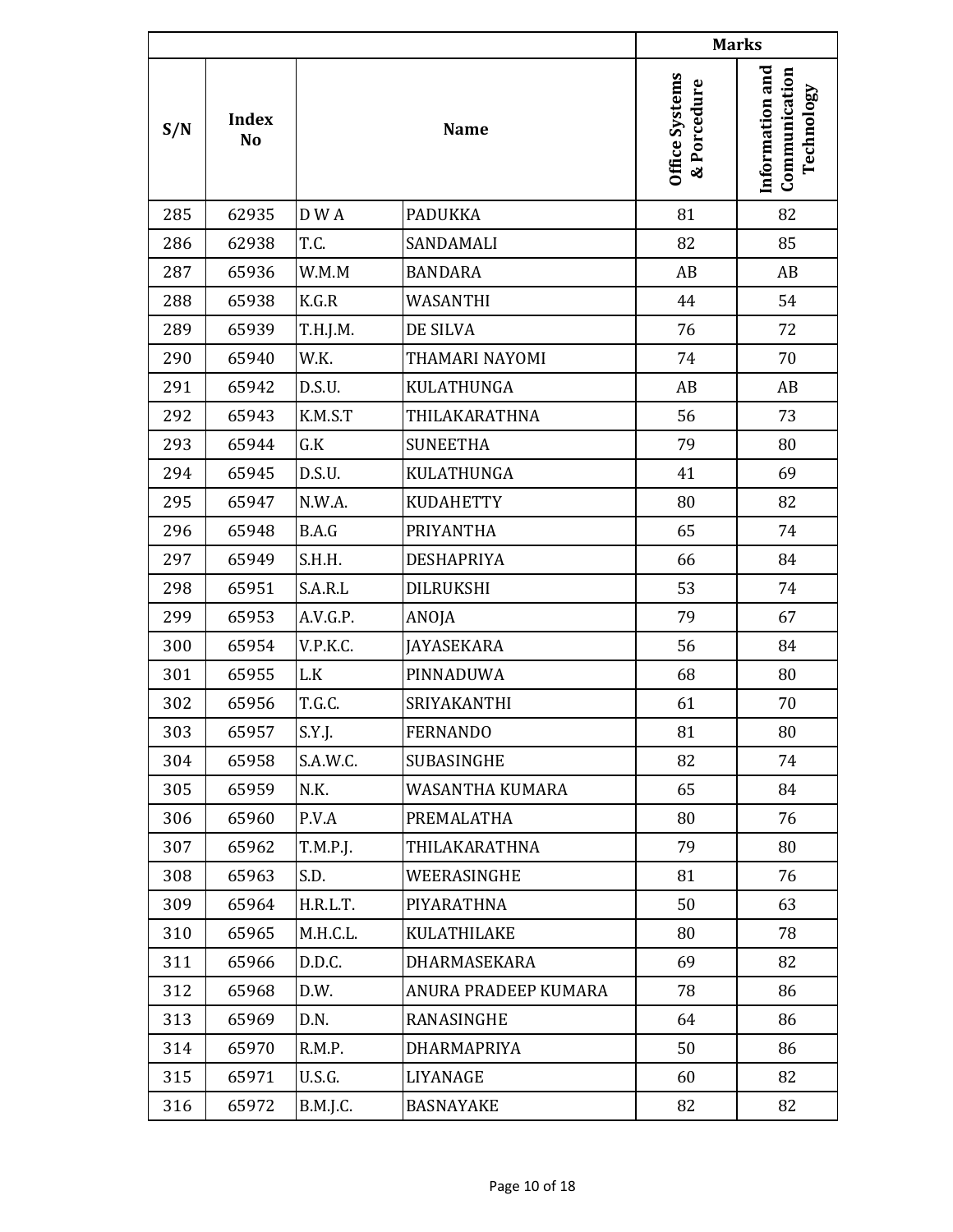|     |                                |            |                     |                                      | <b>Marks</b>                                   |
|-----|--------------------------------|------------|---------------------|--------------------------------------|------------------------------------------------|
| S/N | <b>Index</b><br>N <sub>o</sub> |            | <b>Name</b>         | <b>Office Systems</b><br>& Porcedure | Information and<br>Communication<br>Technology |
| 317 | 65973                          | H. M.      | SWARNASIRI          | 84                                   | 90                                             |
| 318 | 65974                          | W.R.A.J.W  | WIJEWARDANA         | 45                                   | 75                                             |
| 319 | 65975                          | W.A.S.S    | WICKRAMAARACHCHI    | AB                                   | AB                                             |
| 320 | 65976                          | B.K.C.     | <b>KARUNADASA</b>   | 64                                   | 75                                             |
| 321 | 65978                          | R.A.D.U.K. | <b>PERERA</b>       | 67                                   | 84                                             |
| 322 | 65979                          | D.S.D      | DE SILVA            | 61                                   | 74                                             |
| 323 | 65980                          | I.         | HEWAARACHCHI        | 45                                   | 78                                             |
| 324 | 65981                          | A.S.       | SAMARAWICKRAMA      | 73                                   | 78                                             |
| 325 | 65982                          | K.G.L.P.   | VIRAJ               | 46                                   | 70                                             |
| 326 | 65983                          | M.G.       | SARATH KUMARA       | 62                                   | 79                                             |
| 327 | 65984                          | S.A.N      | PRIYADARSHANI       | 53                                   | 63                                             |
| 328 | 65985                          | N P        | <b>KALUTOTA</b>     | 78                                   | 74                                             |
| 329 | 65986                          | K.A.D.J    | PRASANNA            | 40                                   | AB                                             |
| 330 | 65987                          | S.P.D      | <b>CHRISTIAN</b>    | 54                                   | 65                                             |
| 331 | 65988                          | B.G.D.E.J  | <b>KUMARA</b>       | 59                                   | 74                                             |
| 332 | 65989                          | M.S.D      | <b>FERNANDO</b>     | 66                                   | 78                                             |
| 333 | 65990                          | N.D.S.     | KODIKARA            | 60                                   | 79                                             |
| 334 | 65991                          | E.W.P.K    | <b>JAYATILAKE</b>   | 57                                   | 72                                             |
| 335 | 65992                          | P.P        | SUMANASEKARA        | 45                                   | 81                                             |
| 336 | 65993                          | I.B.       | LIYANAGE            | 50                                   | 73                                             |
| 337 | 65995                          | D.K.G.P.S. | KUMARI              | 42                                   | 77                                             |
| 338 | 65997                          | L.M.V.E.V. | DE MEL              | 63                                   | 74                                             |
| 339 | 65998                          | S.D.P.S.   | SAGASINGHE          | 51                                   | 72                                             |
| 340 | 65999                          | A.C.       | <b>DILHARI</b>      | 53                                   | 80                                             |
| 341 | 66000                          | S          | <b>DISSANAYAKE</b>  | 58                                   | 76                                             |
| 342 | 66001                          | H.M.A.S.   | <b>SENAVIRATHNA</b> | 52                                   | 59                                             |
| 343 | 66002                          | M.C.       | PRASANNA            | 73                                   | 82                                             |
| 344 | 66003                          | V.G.B.     | VIDYARATNE          | 62                                   | 65                                             |
| 345 | 66004                          | D G K      | <b>ALUTHGE</b>      | 55                                   | 80                                             |
| 346 | 66005                          | E.M.K.A.S  | MALKANTHI           | 53                                   | 75                                             |
| 347 | 66006                          | M.         | MEEGODA             | 40                                   | 71                                             |
| 348 | 66007                          | D.G.A      | KRISHANTHA          | 46                                   | 74                                             |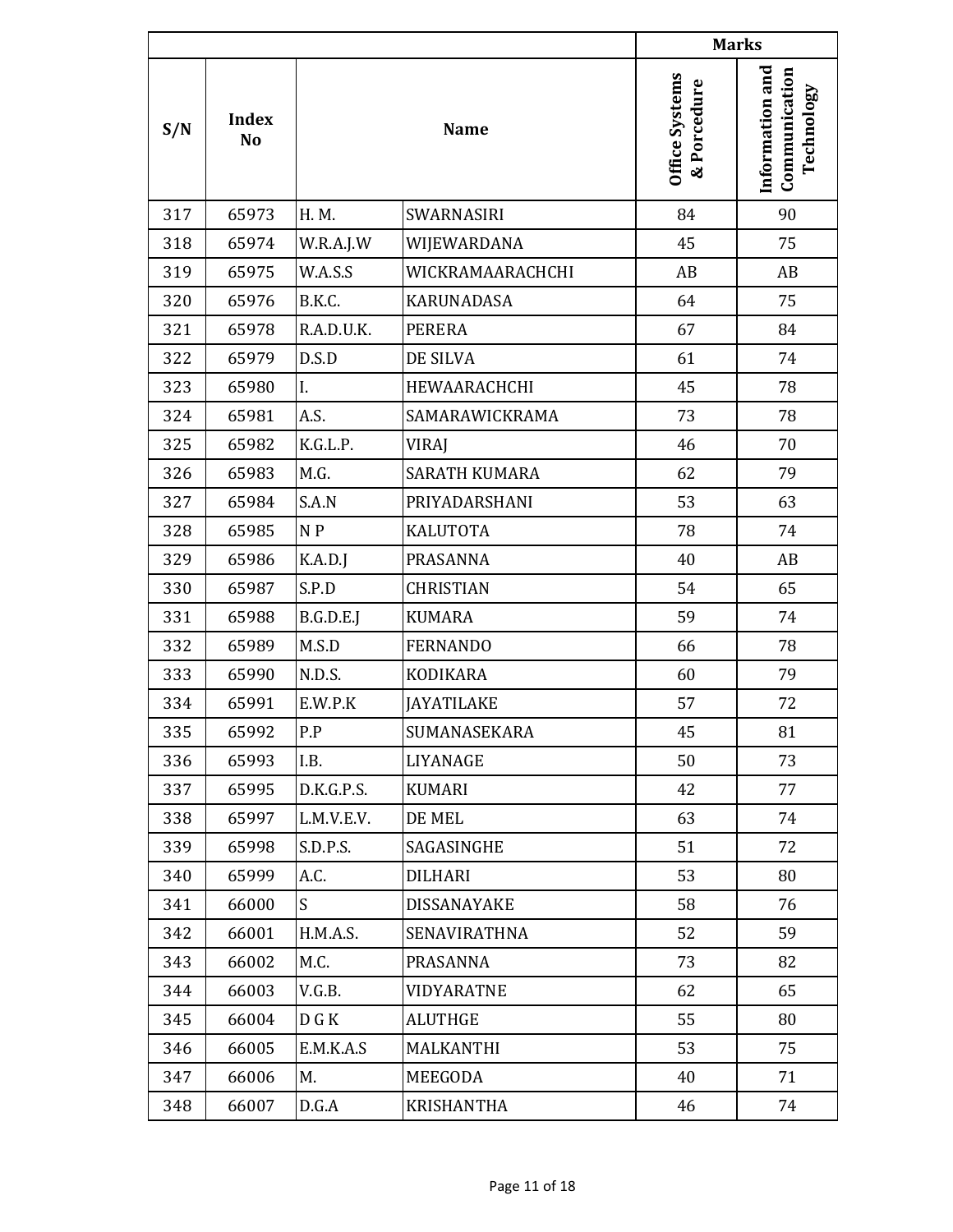|     |                                |            |                     |                               | <b>Marks</b>                                   |
|-----|--------------------------------|------------|---------------------|-------------------------------|------------------------------------------------|
| S/N | <b>Index</b><br>N <sub>o</sub> |            | <b>Name</b>         | Office Systems<br>& Porcedure | Information and<br>Communication<br>Technology |
| 349 | 66008                          | R.M.S.D    | <b>RATHNAYAKE</b>   | 46                            | 78                                             |
| 350 | 66009                          | H.G.D.M.D. | <b>GAMLATH</b>      | AB                            | AB                                             |
| 351 | 66010                          | A.D.N      | <b>SILVA</b>        | 47                            | 71                                             |
| 352 | 66011                          | P.H.C.     | <b>GUNARATNA</b>    | 67                            | 65                                             |
| 353 | 66012                          | P.G.C.L.   | GUNASINGHE          | 55                            | 67                                             |
| 354 | 66013                          | M. P.      | <b>DALUGODA</b>     | 65                            | 68                                             |
| 355 | 66014                          | S.H        | <b>HEWABATAGE</b>   | 73                            | 76                                             |
| 356 | 66016                          | S.K.K.     | <b>DEEPIKA</b>      | 47                            | 72                                             |
| 357 | 66017                          | H.G.N      | <b>SURANGA</b>      | AB                            | AB                                             |
| 358 | 66018                          | H.G.N      | <b>SURANGA</b>      | 81                            | 88                                             |
| 359 | 66019                          | K.H.R.A.   | <b>PRIMALI</b>      | 71                            | 63                                             |
| 360 | 66020                          | L.L.N.     | PRABHASHINI         | 81                            | 57                                             |
| 361 | 66021                          | P.W.I.     | <b>CHAMINDA</b>     | 75                            | 78                                             |
| 362 | 66022                          | T.G.C.     | <b>MALANI</b>       | 49                            | 64                                             |
| 363 | 66023                          | H.G.       | <b>DESHANI</b>      | 65                            | 81                                             |
| 364 | 66024                          | M.H.A.     | RAJAPAKSHA          | 19                            | 53                                             |
| 365 | 66025                          | J.A.       | <b>HAPUTHANTHRI</b> | 71                            | 64                                             |
| 366 | 66026                          | S.S        | <b>ALOYSIUS</b>     | 60                            | 92                                             |
| 367 | 66027                          | S.R.G.R.P  | SAMARASINGHE        | 55                            | 71                                             |
| 368 | 66028                          | N.D        | NAKANDALA           | 46                            | 55                                             |
| 369 | 66029                          | A.K.       | KALUARACHCHI        | 51                            | 64                                             |
| 370 | 66030                          | S.         | ABEYSINGHE          | 77                            | 79                                             |
| 371 | 66031                          | L.S.       | <b>SURAWEERA</b>    | 71                            | 62                                             |
| 372 | 66032                          | G.K.T.S    | <b>KUMARA</b>       | 33                            | 76                                             |
| 373 | 66033                          | D.G.G      | SARINDA             | 40                            | 84                                             |
| 374 | 66034                          | L.D.N.K    | PERERA              | 61                            | 82                                             |
| 375 | 66035                          | K.S        | SURANGA CHAMINDA    | AB                            | AB                                             |
| 376 | 66036                          | D.M.U.N    | DISSANAYAKA         | 15                            | 57                                             |
| 377 | 66037                          | B.D.A      | <b>SHIWANTHI</b>    | 49                            | 62                                             |
| 378 | 66038                          | M.D.K.H.K  | <b>JAYASINGHE</b>   | AB                            | AB                                             |
| 379 | 66039                          | R.S        | PRIYADHARSHANI      | 20                            | 53                                             |
| 380 | 66040                          | B.K.M.C    | <b>RODRIGO</b>      | AB                            | AB                                             |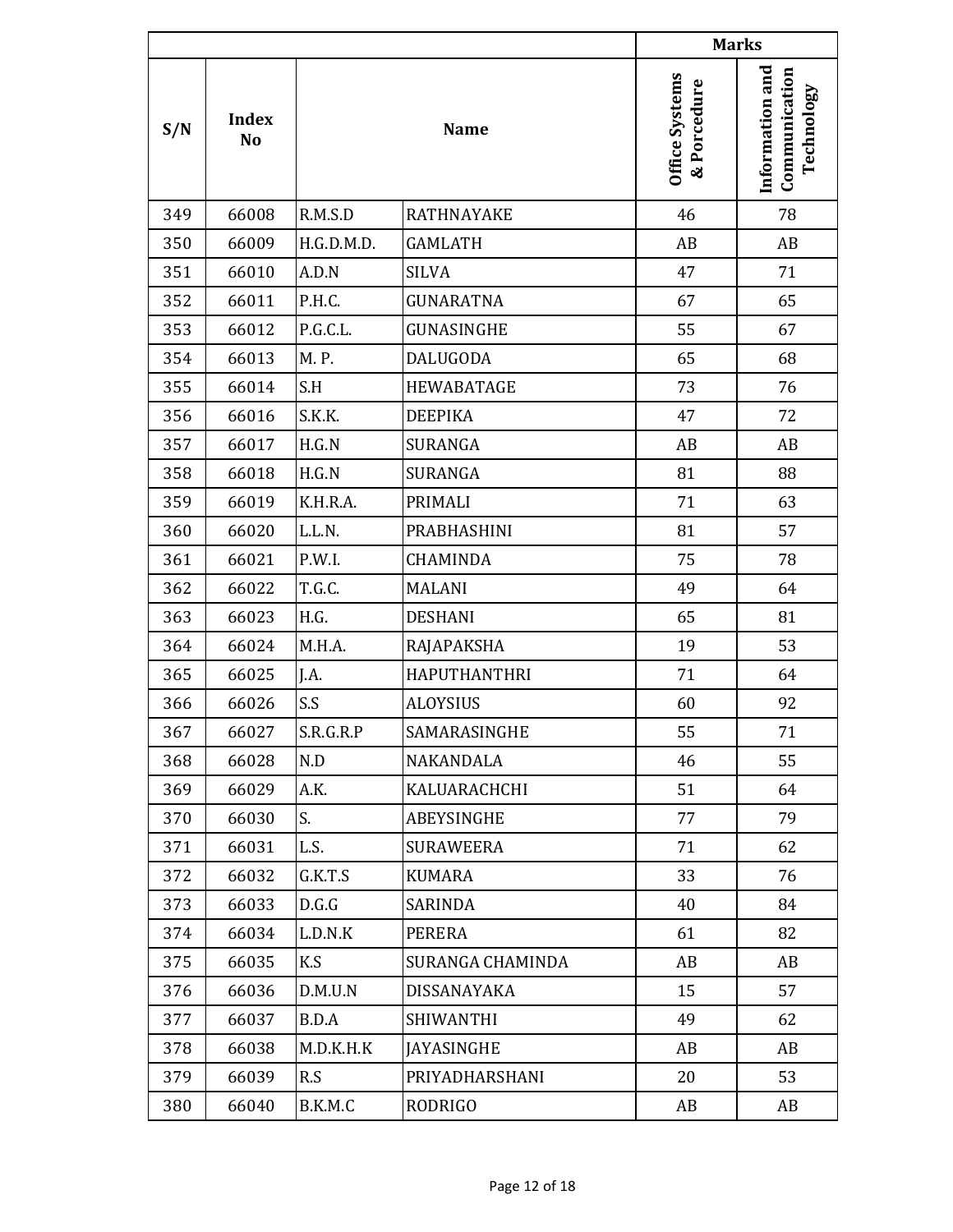|     |                                |          |                  | <b>Marks</b>                         |                                                |
|-----|--------------------------------|----------|------------------|--------------------------------------|------------------------------------------------|
| S/N | <b>Index</b><br>N <sub>o</sub> |          | <b>Name</b>      | <b>Office Systems</b><br>& Porcedure | Information and<br>Communication<br>Technology |
| 381 | 66041                          | T.H.C.S  | DE SILVA         | 41                                   | 55                                             |
| 382 | 66042                          | S.J.K.   | LANKARATHNE      | 46                                   | 43                                             |
| 383 | 66043                          | A.M.D.J. | <b>ADIKARI</b>   | AB                                   | AB                                             |
| 384 | 66044                          | K.G.R    | RASANGANI        | 69                                   | 65                                             |
| 385 | 66045                          | A.D      | <b>ANUPAMA</b>   | 47                                   | 72                                             |
| 386 | 66046                          | K.B.A.   | <b>UPAMALI</b>   | 74                                   | 69                                             |
| 387 | 66047                          | S.W      | <b>SENADEERA</b> | 35                                   | 39                                             |
| 388 | 66048                          | N.D.N.   | DE SILVA         | AB                                   | AB                                             |
| 389 | 66049                          | P.G.M    | <b>DEEPIKA</b>   | 52                                   | 55                                             |
| 390 | 66050                          | D.S.D    | WANIGASEKARA     | 50                                   | 80                                             |
| 391 | 66051                          | W.R      | <b>FERNANDO</b>  | 45                                   | 42                                             |
| 392 | 66052                          | S        | PRIYANTHIKA      | 58                                   | 56                                             |
| 393 | 66053                          | W.D.B    | <b>HARENDRA</b>  | 57                                   | 88                                             |
| 394 | 66054                          | T.L.S    | <b>DILRUKSHI</b> | 64                                   | 69                                             |
| 395 | 66055                          | M.D.C    | WEERASINGHE      | AB                                   | AB                                             |
| 396 | 66056                          | S.S.     | <b>SETUNGE</b>   | 35                                   | 56                                             |
| 397 | 66057                          | W.M.S    | <b>FONSEKA</b>   | 55                                   | 65                                             |
| 398 | 66058                          | D.U.     | PREAMACHANDRA    | 78                                   | 78                                             |
| 399 | 66060                          | T.L.R    | <b>RENUKA</b>    | 43                                   | 62                                             |
| 400 | 66061                          | H.B.M.K  | DE SILVA         | 63                                   | 52                                             |
| 401 | 66062                          | P.N      | KALANSURIYA      | 56                                   | 71                                             |
| 402 | 66063                          | D.E.S.R  | NANAYAKKARA      | 59                                   | 70                                             |
| 403 | 66064                          | H.D.C    | <b>MALANI</b>    | 69                                   | 66                                             |
| 404 | 66065                          | P.K.D.P. | <b>SURANDI</b>   | 74                                   | 74                                             |
| 405 | 66066                          | B.G.N    | LAKMINI          | 64                                   | 74                                             |
| 406 | 66067                          | K.A.D    | <b>KUMARI</b>    | 62                                   | 67                                             |
| 407 | 66068                          | K.G.T    | <b>CHAMINI</b>   | 49                                   | 63                                             |
| 408 | 66069                          | H.P.G.P  | KULASINGHE       | 71                                   | 82                                             |
| 409 | 66070                          | A.V.T    | <b>SILVA</b>     | 48                                   | 59                                             |
| 410 | 66071                          | M.C.B.   | DE SILVA         | 76                                   | 78                                             |
| 411 | 66072                          | G.G.D.   | KUMUDUNI         | AB                                   | AB                                             |
| 412 | 66073                          | G.       | THILAKARATHNA    | 52                                   | 68                                             |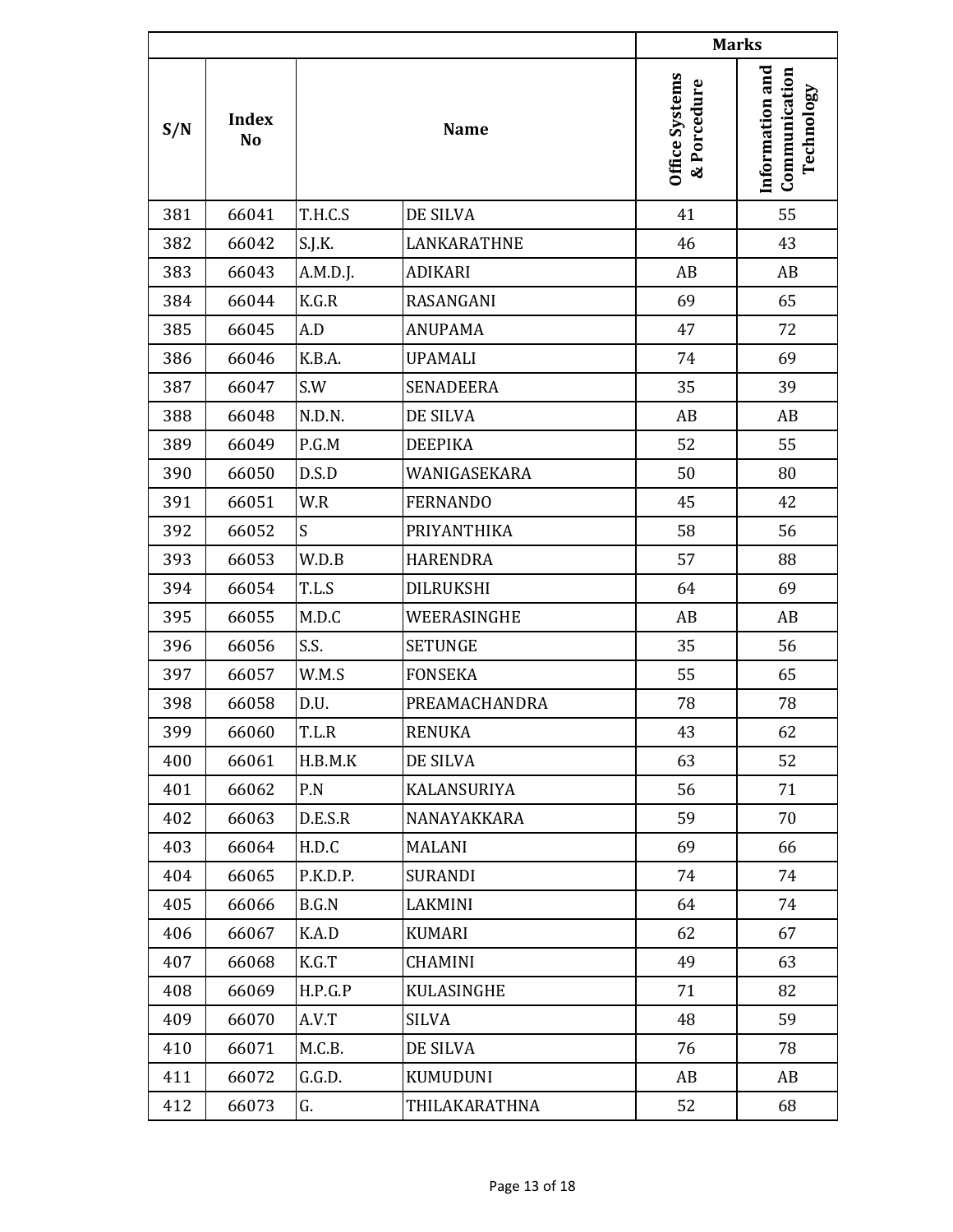|     |                                |            |                      | <b>Marks</b>                  |                                                |
|-----|--------------------------------|------------|----------------------|-------------------------------|------------------------------------------------|
| S/N | <b>Index</b><br>N <sub>o</sub> |            | <b>Name</b>          | Office Systems<br>& Porcedure | Information and<br>Communication<br>Technology |
| 413 | 66074                          | S.P.S      | RUWANKUMARA          | 76                            | 96                                             |
| 414 | 66075                          | D          | <b>DEEGALA</b>       | 58                            | 67                                             |
| 415 | 66076                          | C          | KUDAGAMA             | 46                            | 44                                             |
| 416 | 66077                          | L.M.T      | <b>LIYANAGE</b>      | 70                            | 71                                             |
| 417 | 66078                          | S.N.       | WETTASINGHE          | 66                            | 66                                             |
| 418 | 66079                          | C.N        | AMARANAYAKE          | 58                            | 83                                             |
| 419 | 66080                          | W.K.C.     | <b>ROSHANI</b>       | 55                            | 74                                             |
| 420 | 66081                          | K.K.H      | MUNASINGHE           | 49                            | 50                                             |
| 421 | 66082                          | W.A.N      | PRIYADARSHANI        | 58                            | 70                                             |
| 422 | 66083                          | R.G.N      | <b>LAKMALI</b>       | 72                            | 59                                             |
| 423 | 66084                          | P.T.D.     | PRIYANGI             | AB                            | AB                                             |
| 424 | 66085                          | H.M.P      | SWARNAKANTHI         | 54                            | 75                                             |
| 425 | 66086                          | T.A.D.H    | PRIYANGANI           | AB                            | AB                                             |
| 426 | 66087                          | D.D.       | ABEYWARDHANA         | 59                            | 75                                             |
| 427 | 66088                          | K.U.       | <b>BANDARAGODAGE</b> | 60                            | 71                                             |
| 428 | 66089                          | K.H.S.     | KARIYAWASAM          | 51                            | 72                                             |
| 429 | 66090                          | C.S.       | <b>PEIRIS</b>        | 62                            | 62                                             |
| 430 | 66091                          | P.K.W      | PRIYADARSHANI        | 68                            | 79                                             |
| 431 | 66092                          | P.G.       | SHIROMI              | 81                            | 70                                             |
| 432 | 66093                          | K.K.A.     | PRASANNA             | 73                            | 77                                             |
| 433 | 66094                          | V.D.W      | WEERARANE            | 59                            | 69                                             |
| 434 | 66095                          | R.M.M.V.K  | RAMASINGHE           | 50                            | 75                                             |
| 435 | 66099                          | M.M.P.G.M  | PRIYANTHANIE.        | 53                            | 49                                             |
| 436 | 66100                          | B.G.N.     | THARANGANI           | 43                            | 69                                             |
| 437 | 66101                          | W.M.U.N.K. | WASALA               | AB                            | AB                                             |
| 438 | 66102                          | K.L.L.     | PRASANTHI            | 63                            | 65                                             |
| 439 | 66103                          | E.A        | <b>CHATHIKA</b>      | 28                            | 68                                             |
| 440 | 66104                          | M.C.       | WICKRAMATHILAKA      | 28                            | 63                                             |
| 441 | 66105                          | M.K.S      | <b>DEEPANI</b>       | 55                            | 53                                             |
| 442 | 66106                          | K.K.C.     | DILRUKSHI            | AB                            | AB                                             |
| 443 | 66107                          | J.M.C.M    | <b>JAYASEKARA</b>    | 32                            | 55                                             |
| 444 | 66108                          | M.G.       | <b>INDRANI</b>       | 51                            | 50                                             |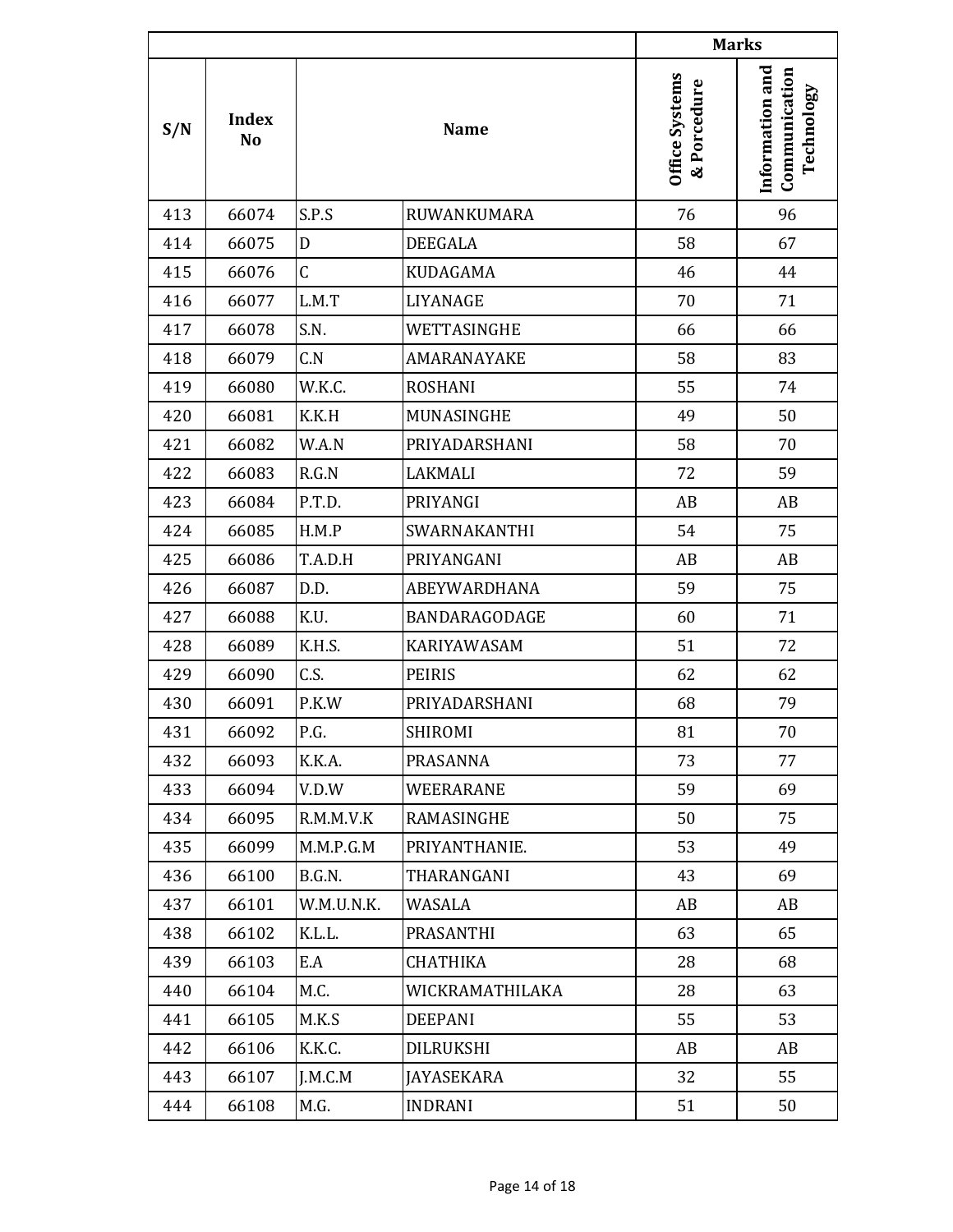|     |                                |           |                    | <b>Marks</b>                  |                                                |
|-----|--------------------------------|-----------|--------------------|-------------------------------|------------------------------------------------|
| S/N | <b>Index</b><br>N <sub>o</sub> |           | <b>Name</b>        | Office Systems<br>& Porcedure | Information and<br>Communication<br>Technology |
| 445 | 66109                          | S.U       | DANTHANARAYANA     | 65                            | 61                                             |
| 446 | 66110                          | K.D.H     | <b>EDIRISINGHE</b> | 61                            | 88                                             |
| 447 | 66112                          | K.N       | <b>KUMARI</b>      | 58                            | 46                                             |
| 448 | 66113                          | H.M.M.R.K | <b>HERATH</b>      | AB                            | AB                                             |
| 449 | 66114                          | G.L.M.P.  | LIYANAGE           | 74                            | 57                                             |
| 450 | 66115                          | P. G. N.  | MALKANTHIE         | 33                            | 45                                             |
| 451 | 66116                          | K.V.T.    | PRIYADARSHANI      | 64                            | 64                                             |
| 452 | 66117                          | H.M.N.H.  | <b>ARIYARATHNE</b> | 65                            | 63                                             |
| 453 | 66119                          | M.A.M.    | <b>PRIYANTHI</b>   | 47                            | 64                                             |
| 454 | 66120                          | A.M.C.R   | <b>MADUGALLE</b>   | 41                            | 71                                             |
| 455 | 66121                          | H.A.      | <b>INDIKA</b>      | 55                            | 80                                             |
| 456 | 66122                          | M.R.D.P.  | <b>GUNARATHNE</b>  | 40                            | 61                                             |
| 457 | 66123                          | M.D.K.W   | WEERASINGHE        | 31                            | 64                                             |
| 458 | 66124                          | W.S.      | KALUTHARAGE        | AB                            | AB                                             |
| 459 | 66125                          | M.R.      | NIROSHANI          | 52                            | 74                                             |
| 460 | 66126                          | R.D.M.    | PADMAKUMARA        | 42                            | 81                                             |
| 461 | 66127                          | R.D.C.    | CHANDRIKA          | 29                            | 49                                             |
| 462 | 66128                          | K.M.G.M   | MANGALIKA          | 72                            | 70                                             |
| 463 | 66129                          | D.N       | MALWENNA           | 64                            | 69                                             |
| 464 | 66131                          | S.W.      | <b>PATHIRANA</b>   | 47                            | 62                                             |
| 465 | 66132                          | H S N     | <b>NILANTHI</b>    | 65                            | 74                                             |
| 466 | 66133                          | R.K.C.P   | DE SILVA           | 36                            | 42                                             |
| 467 | 66134                          | R.M.D.    | <b>SENARATH</b>    | AB                            | AB                                             |
| 468 | 66135                          | B.A.D     | <b>NILMINI</b>     | 27                            | 49                                             |
| 469 | 66136                          | D.A.P     | DE SILVA           | 66                            | 84                                             |
| 470 | 66137                          | A.N.P.    | HAPUARACHCHI       | 67                            | 86                                             |
| 471 | 66138                          | T.D.      | GEEGANAGE          | 74                            | 85                                             |
| 472 | 66139                          | 0.M.N.    | DILRUKSHI          | 41                            | 52                                             |
| 473 | 66140                          | A.K.      | CHAMILA            | 81                            | 65                                             |
| 474 | 66141                          | A.M.D     | PRASHANTHI         | 69                            | 59                                             |
| 475 | 66142                          | K.D       | SUBASINGHE         | 62                            | 52                                             |
| 476 | 66143                          | G.G.S     | DAMAYANTHI         | 68                            | 56                                             |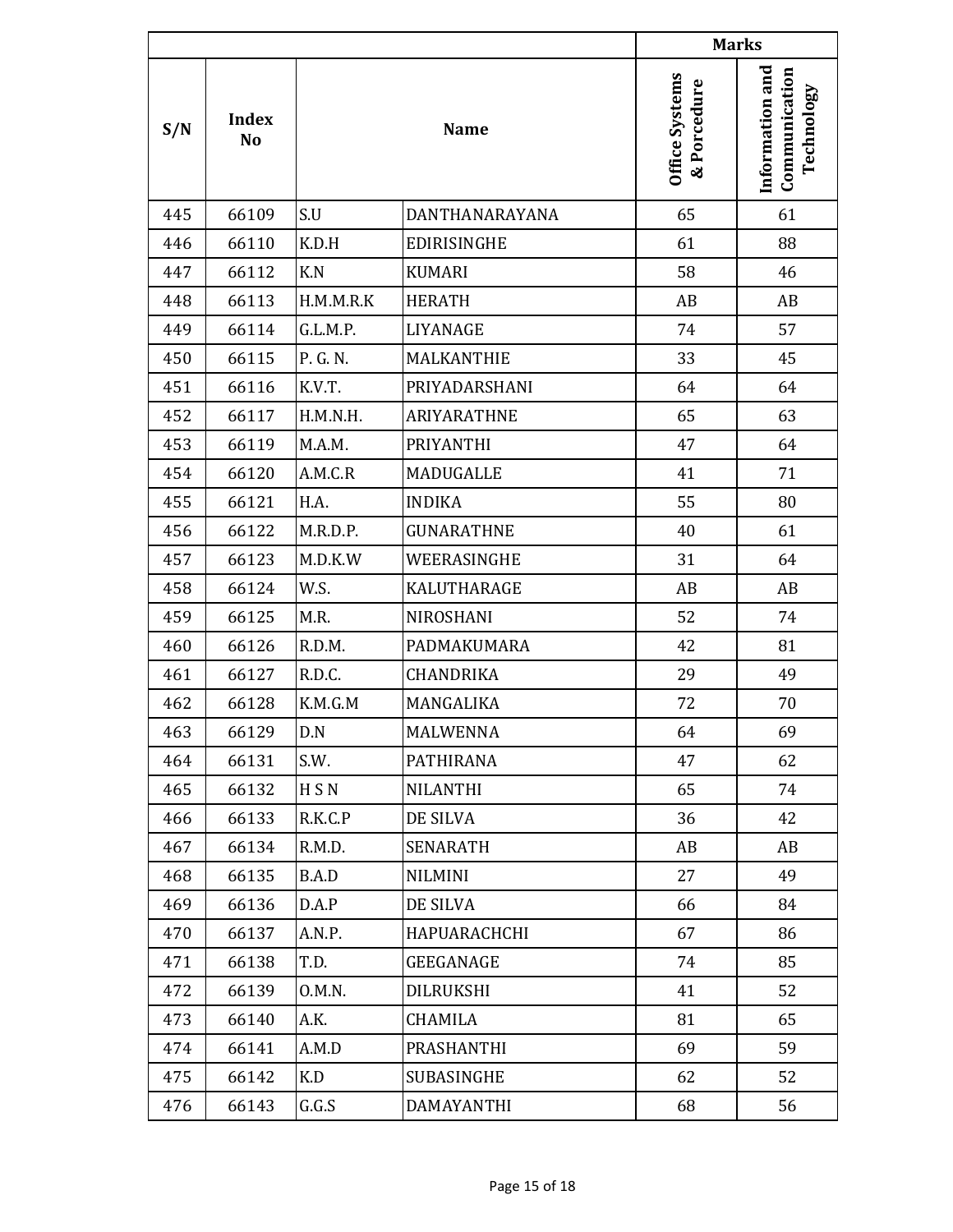|                           |       |             |                    | <b>Marks</b>                         |                                                |
|---------------------------|-------|-------------|--------------------|--------------------------------------|------------------------------------------------|
| <b>Index</b><br>S/N<br>No |       | <b>Name</b> |                    | <b>Office Systems</b><br>& Porcedure | Information and<br>Communication<br>Technology |
| 477                       | 66144 | A.K.G.J     | <b>PRADEEPA</b>    | 67                                   | 78                                             |
| 478                       | 66145 | D.          | <b>KULATHILAKE</b> | 50                                   | 59                                             |
| 479                       | 66146 | R.K.A.D.    | <b>DURGANI</b>     | 50                                   | 65                                             |
| 480                       | 66147 | H.P.        | <b>SUJITH</b>      | 54                                   | 77                                             |
| 481                       | 66149 | G.G.C.K.    | KARUNATHILAKA      | 33                                   | 61                                             |
| 482                       | 66150 | I.C.G.      | YATAGAMA           | 60                                   | 64                                             |
| 483                       | 69151 | J.K.A.K.D.  | <b>KORALE</b>      | 72                                   | 84                                             |
| 484                       | 69152 | H.A         | PRADEEP INDIKA     | 64                                   | 82                                             |
| 485                       | 69153 | K.J         | CHANDANA           | AB                                   | AB                                             |
| 486                       | 69154 | B.A.D.H.    | <b>JAYAWARDANA</b> | 67                                   | 84                                             |
| 487                       | 69155 | W.V         | <b>SHIROMI</b>     | 59                                   | 66                                             |
| 488                       | 69156 | P.P.C.L.    | KUMARI DE SILVA    | AB                                   | AB                                             |
| 489                       | 69157 | W.H.C       | PUSHPA KUMARI      | 62                                   | 59                                             |
| 490                       | 69158 | M.S         | WEERATUNGA         | AB                                   | AB                                             |
| 491                       | 69159 | E.I.        | <b>GAMAGE</b>      | 54                                   | 72                                             |
| 492                       | 69160 | G.N.R.      | <b>GAMAGE</b>      | 70                                   | 55                                             |
| 493                       | 69161 | S.K.P.      | MALLAWAARACHCHI    | 44                                   | 76                                             |
| 494                       | 69162 | N.K.C.      | <b>UDAYAJEEWA</b>  | 69                                   | 80                                             |
| 495                       | 69163 | L.M.        | GUNAWARDHENA       | 58                                   | 43                                             |
| 496                       | 69164 | M.G.S.N     | DE SILVA           | 60                                   | 67                                             |
| 497                       | 69165 | T.H.H.J.    | <b>NISHANTHA</b>   | 65                                   | 92                                             |
| 498                       | 69166 | K.H.        | THAMARA NADEE      | 61                                   | 64                                             |
| 499                       | 69167 | I.V         | MAHESH DHARMAPRIYA | 58                                   | 74                                             |
| 500                       | 69168 | C.P.        | GAMAGE             | 63                                   | 51                                             |
| 501                       | 69169 | K.K.        | SURANGA LAKMAL     | 47                                   | 71                                             |
| 502                       | 69170 | S.K.        | WIJESEKARA         | 55                                   | 69                                             |
| 503                       | 69171 | N.W.E.K.    | <b>HELMINI</b>     | 41                                   | 65                                             |
| 504                       | 69173 | W.A.S.P.    | WIJAYASINGHE       | 36                                   | 52                                             |
| 505                       | 69175 | L.L.P       | KUMARI             | 55                                   | 69                                             |
| 506                       | 69176 | R.R.        | AKURATIYAGAMA      | 63                                   | 75                                             |
| 507                       | 69177 | M.          | DIMIKA NILANTHI    | 44                                   | 61                                             |
| 508                       | 69179 | K.S.        | PRIYANTHI          | 49                                   | 54                                             |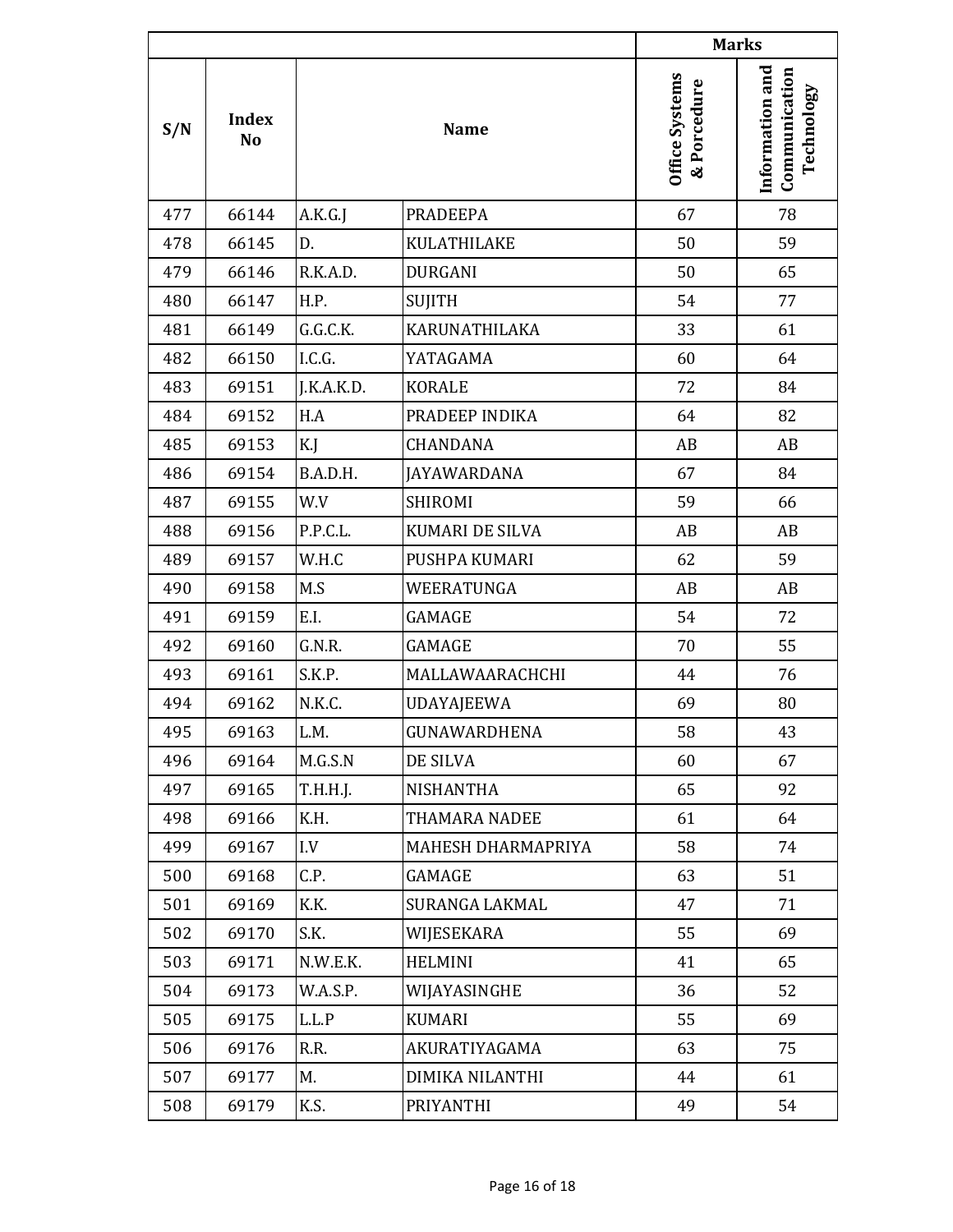|     |                                |            |                      | <b>Marks</b>                  |                                                |
|-----|--------------------------------|------------|----------------------|-------------------------------|------------------------------------------------|
| S/N | <b>Index</b><br>N <sub>o</sub> |            | <b>Name</b>          | Office Systems<br>& Porcedure | Information and<br>Communication<br>Technology |
| 509 | 69181                          | D.D.T      | <b>PANDITHA</b>      | AB                            | AB                                             |
| 510 | 69182                          | W.K.A.K.   | WIJEWEERA            | 56                            | 65                                             |
| 511 | 69183                          | C.         | WEERASEKARA          | 42                            | 70                                             |
| 512 | 69184                          | T.M.       | <b>GODEVITHANAGE</b> | 36                            | 57                                             |
| 513 | 69185                          | R.M.N.R.   | GUNASINGHE           | 40                            | 47                                             |
| 514 | 69186                          | T.K        | <b>JAYASINGHE</b>    | 61                            | 74                                             |
| 515 | 69187                          | J.A.D.C.S. | SOORIYAARACHCHI      | 35                            | 73                                             |
| 516 | 69189                          | W.K.A      | <b>NIROSHA</b>       | 55                            | 70                                             |
| 517 | 69190                          | MM         | <b>KALYANI</b>       | 37                            | 66                                             |
| 518 | 69191                          | K.E.N.     | <b>DIMALI</b>        | 57                            | 61                                             |
| 519 | 69192                          | E.A.       | <b>GAYA KUMUDUNI</b> | 77                            | 70                                             |
| 520 | 69193                          | H.V.S.     | PEIRIS FERNANDO      | 52                            | 77                                             |
| 521 | 69194                          | PRLC       | CHANDRAPEMA          | 73                            | 63                                             |
| 522 | 69195                          | M.A.P.     | <b>KUMARI</b>        | 67                            | 79                                             |
| 523 | 69196                          | T.R.       | DAHANAYAKE           | AB                            | AB                                             |
| 524 | 69197                          | P.H.C      | MALKANTHI            | 45                            | 70                                             |
| 525 | 69198                          | C.S.R.     | <b>JAYAWARDHANA</b>  | 61                            | 70                                             |
| 526 | 69199                          | M.L.R.     | <b>JANAKIE</b>       | 76                            | 71                                             |
| 527 | 69200                          | K.K.T.D.   | SUMANASIRI           | 48                            | 77                                             |
| 528 | 69201                          | K.M.T.N.K  | KARUNANAYAKA         | AB                            | AB                                             |
| 529 | 69202                          | T.P.       | POLGAMPALA           | 33                            | 50                                             |
| 530 | 69203                          | A.T.       | <b>GUNATHUNGA</b>    | AB                            | AB                                             |
| 531 | 69204                          | P.A.A.     | PRIYANTHI            | 45                            | 71                                             |
| 532 | 69205                          | P.H.K.     | PRASADINI            | 66                            | 70                                             |
| 533 | 69206                          | K.W.       | <b>GUNARATHNA</b>    | 66                            | 74                                             |
| 534 | 69207                          | S.H.P.P.   | SAMARASINGHE         | 40                            | 56                                             |
| 535 | 69208                          | S.A.N.C    | KUMARI               | 49                            | 64                                             |
| 536 | 69209                          | N.K.L.     | ABEYWICKRAMA         | 70                            |                                                |

## **(Tamil Medium)**

|   | 62926 | В.             | <b>FERNANDO</b> | 51<br>◡┸ | 69                |
|---|-------|----------------|-----------------|----------|-------------------|
| ∼ | 62927 | M.T            | <b>RISMY</b>    | 45       | <b>__</b>         |
| ັ | 62928 | $\sim$<br>.J.A | <b>SANJEEWA</b> | 33       | $\mathbf{a}$<br>∼ |